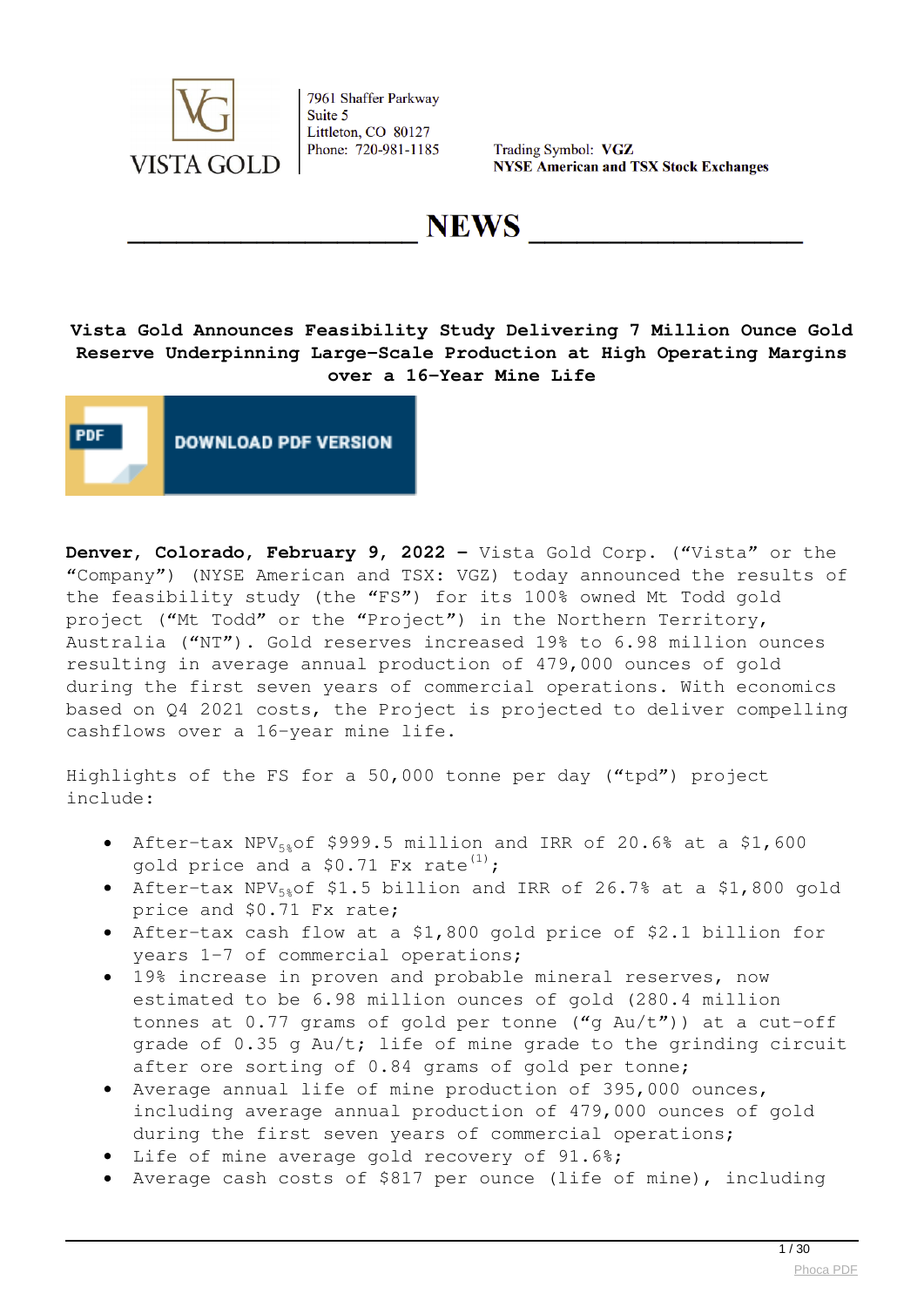

Trading Symbol: VGZ **NYSE American and TSX Stock Exchanges** 

**NEWS** 

## **Vista Gold Announces Feasibility Study Delivering 7 Million Ounce Gold Reserve Underpinning Large-Scale Production at High Operating Margins over a 16-Year Mine Life**

average cash costs of \$752 per ounce during the first seven years of commercial operations $^{(2)}$ ;

- Average all-in sustaining cost ("AISC") of \$928 per ounce (life of mine), including average AISC of \$860 per ounce during the first seven years of commercial operations;
- Mine life of 16 years (increase of 3 years); and
- Initial capital requirements of \$892 million (8% increase), which reflects the use of a third-party owner/operator of the power plant.

(1) All dollar amounts stated herein are in U.S. currency and are expressed as \$ unless specified otherwise. All foreign exchange ("Fx") rates are in U.S. dollars per Australian dollar.

(2) Cash costs per ounce and AISC per ounce are non-GAAP financial measures. See "Note Regarding Non-GAAP

Financial Measures" below for a discussion on non-GAAP financial measures and a reconciliation to U.S.

GAAP measures.

Vista's President and CEO, Frederick H. Earnest, commented, "The FS affirms the strength of Mt Todd's gold production capacity and ability to deliver solid economic results at a time when inflationary pressures are having significant impacts on operating mines and development projects alike. Completion of the FS represents another major step in de-risking Mt Todd and readying the Project for development. The scale, quality of work completed and location of Mt Todd, together with the FS and the fact that all major authorizations for development have been obtained, distinguish Mt Todd as a unique development opportunity. We believe the results of the FS will appeal to many potential partners, investors and lenders and allow us to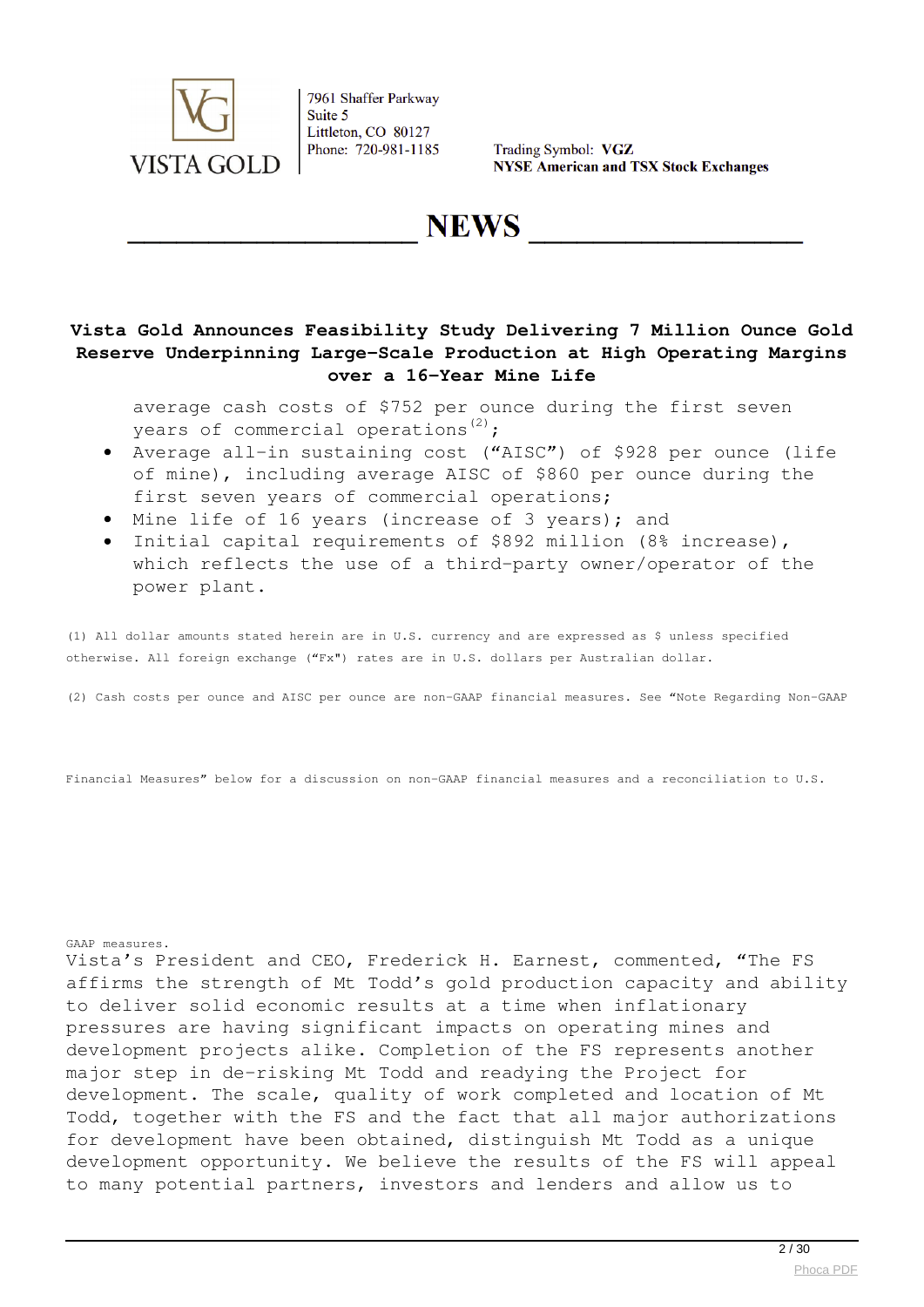

Trading Symbol: VGZ **NYSE American and TSX Stock Exchanges** 

**NEWS** 

## **Vista Gold Announces Feasibility Study Delivering 7 Million Ounce Gold Reserve Underpinning Large-Scale Production at High Operating Margins over a 16-Year Mine Life**

evaluate a broad range of development alternatives as we continue to focus on maximizing shareholder value. [\(CEO Video\)](https://youtu.be/CoucntreCso)

With 04 2021 costs, the FS reflects the inflationary pressures being faced currently by all operators in the mining industry. While we believe this inflationary trend is transitory, the resilience of Mt Todd is amply demonstrated by the robust project economics reflected in the FS. Mt Todd's attributes, together with the deep understanding of the various Project components create valuable optionality in the approach to its development.

Mt Todd's economic returns benefit from the increase in the gold reserve estimate, favorable results of the power plant trade-off study and slightly lower energy costs in the NT. In view of the current gold price, we increased the gold price used in the reserve estimate from \$1,000 to \$1,125 and changed the cut-off grade from 0.40 g Au/t to 0.35 g Au/t. These changes, while very conservative, significantly increased the reserve estimate from 5.85 million ounces to 6.98 million ounces. Our power plant trade-off study identified a number of highly-credentialled, well-capitalized power generating companies. Our decision to use a third-party power provider has resulted in important positive impacts to our capital costs and insulates the Project from certain construction and operating risks while maintaining what we believe to be attractive operating costs. While our operating costs have increased as a result of higher labor, reagent, grinding media and over-the-fence power costs, our core energy costs yield some offsetting savings.

In addition to securing the approval of the Mining Management Plan since our last technical report, we have modernized our agreement with the Jawoyn Aboriginal Association Corporation (the "Jawoyn"). We continue to enjoy a close working relationship and their strong support for the Project. The economic returns reflect the increased royalty to the Jawoyn (in lieu of the previous right to a 10% direct Project ownership) as reported in November 2020."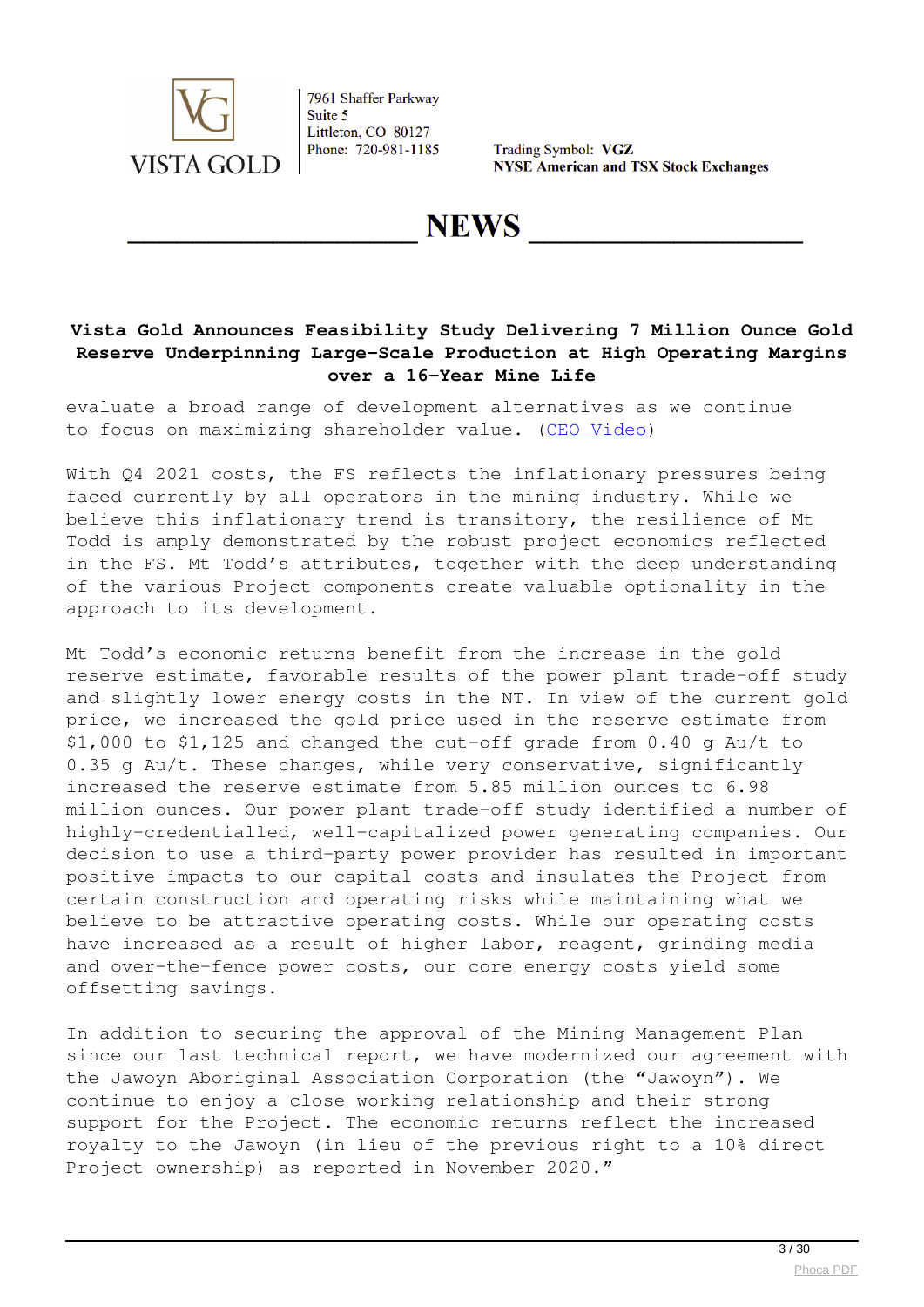

Trading Symbol: VGZ **NYSE American and TSX Stock Exchanges** 

**NEWS** 

## **Vista Gold Announces Feasibility Study Delivering 7 Million Ounce Gold Reserve Underpinning Large-Scale Production at High Operating Margins over a 16-Year Mine Life**

Mr. Earnest concluded, "Our attention will now focus more intensely on increasing shareholder value and the realization of the intrinsic value of Mt Todd. We believe Mt Todd's location, scale, economics, permitting status, and extensive technical work represent a unique near-term development opportunity and allow us to evaluate a broad range of development partners, structures and alternatives as we continue to focus on maximizing shareholder value."

Sabry Abdel Hafez, Ph.D., P.Eng., Rex Bryan, Ph.D., Amy Hudson, Ph.D, CPG, SME REM, April Hussey, P.E., Chris Johns, M.Sc., P.Eng., Max Johnson, P.E., , Vicki Scharnhorst, P.E., and Keith Thompson, CPG, member AIPG, on behalf of Tetra Tech, Thomas Dyer, P.E., SME REM, on behalf of Respec, Dr. Deepak Malhotra, Ph.D., SME REM on behalf of Pro Solv, LLC, Zvonimir Ponos, BE, MIEAust, CPeng, NER on behalf of Tetra Tech Proteus, are each a Qualified Person as defined under subpart 1300 of Regulation S-K under the United States Securities Exchange Act of 1934, as amended ("S-K 1300") and an independent Qualified Person as defined by Canadian National Instrument 43-101 – *Standards of Disclosure of Mineral Projects* ("NI 43-101"), and prepared or supervised the preparation of the information that forms the basis for the scientific and technical information disclosed herein and have reviewed this press release and consented to its release. Dr. Deepak Malhotra has verified the metallurgical testing program and data in respect of the process improvements. For additional information applicable to the FS, including data verification, quality assurance and control, and key assumptions; and for other matters relating to the Project, see Vista's most recent Annual Report Form 10-K as filed on EDGAR at www.sec.gov/edgar.shtml and on SEDAR at www.sedar.com.

#### **Overview**

The technical aspects of the FS are underpinned by extensive metallurgical testing and stringent design criteria that continue to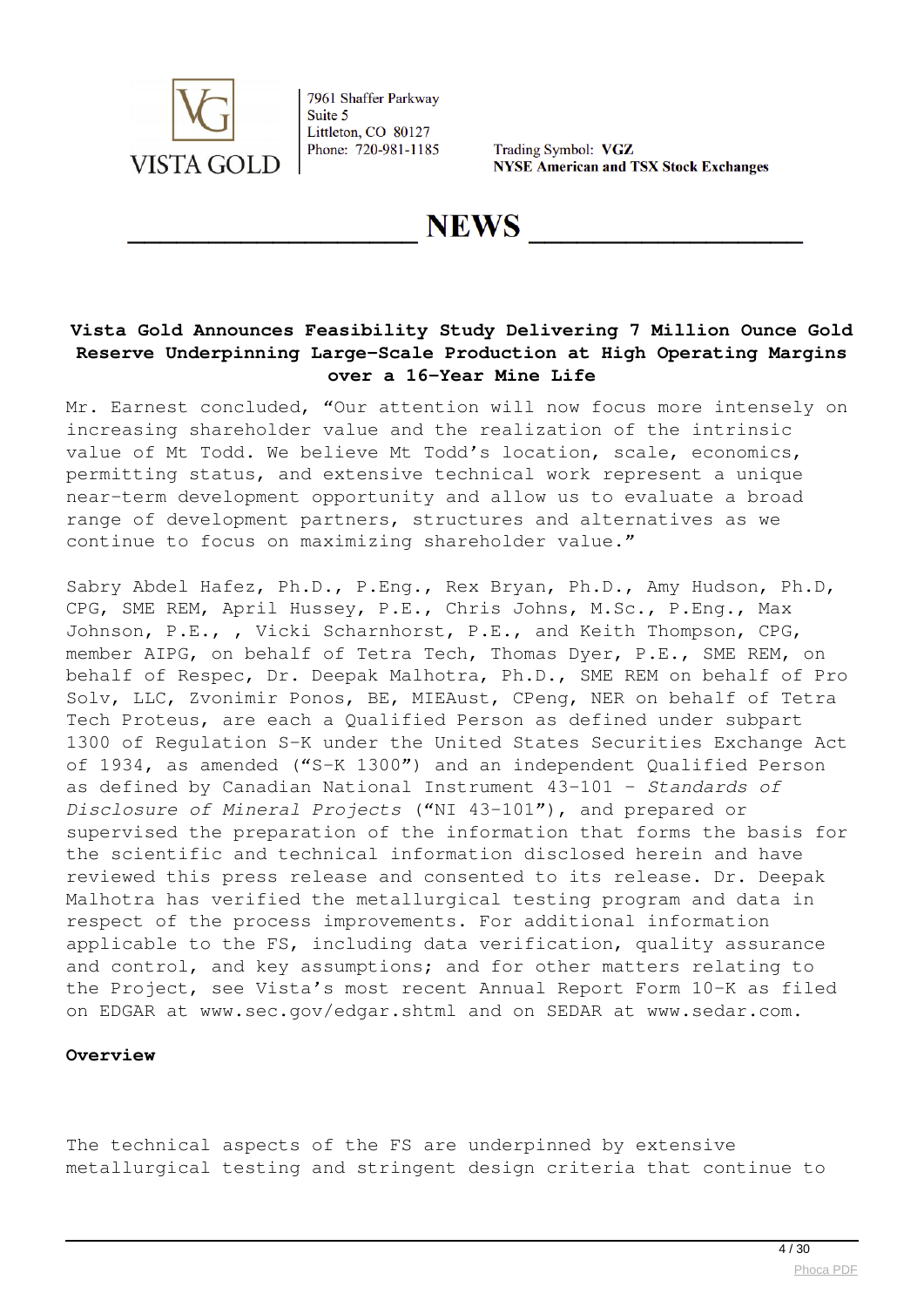

Trading Symbol: VGZ **NYSE American and TSX Stock Exchanges** 

# **NEWS**

## **Vista Gold Announces Feasibility Study Delivering 7 Million Ounce Gold Reserve Underpinning Large-Scale Production at High Operating Margins over a 16-Year Mine Life**

reflect Vista's rigorous approach to ensuring Mt Todd will meet design and operating specifications. This includes utilizing modern, proven technologies and oversizing processing equipment to best ensure throughput capacity. The FS also incorporates provisions of the recently approved Mt Todd Mine Management Plan, which will subsequently be amended to align with design changes in the FS.

A summary of the FS results is presented in the table below.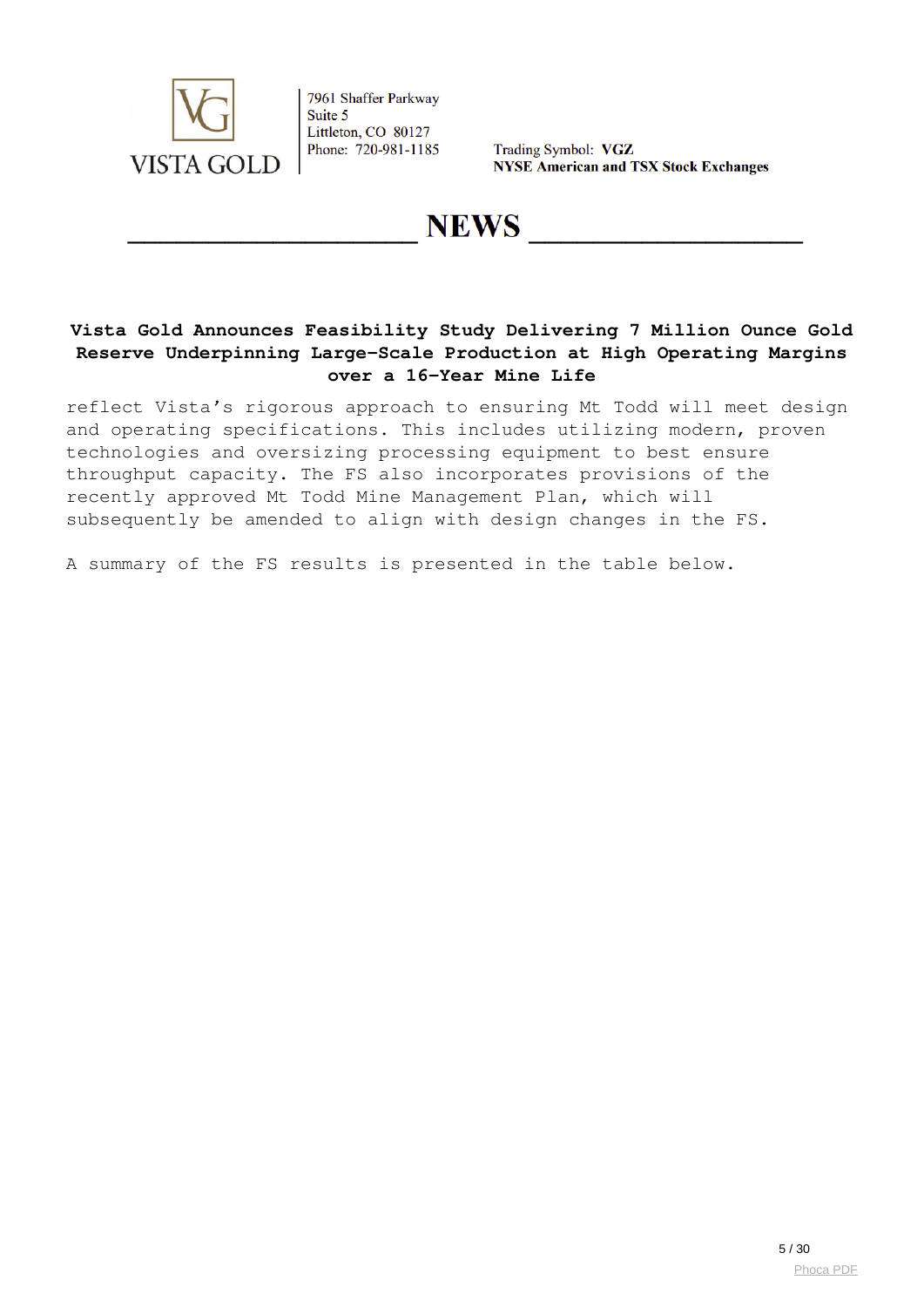

Trading Symbol: VGZ **NYSE American and TSX Stock Exchanges** 

# **NEWS**

## **Vista Gold Announces Feasibility Study Delivering 7 Million Ounce Gold Reserve Underpinning Large-Scale Production at High Operating Margins over a 16-Year Mine Life**

| 50,000 tpd Project <sup>(1)</sup>                | Years 1-7 $^{(2)}$ | Life of Mine <sup>(3)</sup><br>$(16 \text{ years})$ |
|--------------------------------------------------|--------------------|-----------------------------------------------------|
| Average Plant Feed Grade (g Au/t) <sup>(4)</sup> | 1.01               | 0.84                                                |
| Average Annual Gold Production (koz)             | 479                | 395                                                 |
| Average Recovery (%)                             | 92.2%              | 91.6%                                               |
| Total Payable Gold (koz)                         | 3,353              | 6,313                                               |
| Cash Costs $(S/oz)$ <sup>(5)</sup>               | \$752              | \$817                                               |
| AISC $(S/oz)$ <sup>(5)</sup>                     | \$860              | \$928                                               |
| Strip Ratio (waste:ore)                          | 2.77               | 2.51                                                |
| Initial Capital (millions)                       |                    | \$892                                               |
| After-tax Payback (months)                       |                    | 47                                                  |
| After-tax $NPV_{5%}$ (millions)                  |                    | \$999.5                                             |
| $IRR$ (after-tax)                                |                    | 20.6%                                               |

(1) Economics presented using \$1,600/oz gold and a \$0.71 Fx rate.

(2) Years 1 - 7 start after the 6 month commissioning and ramp up period.

(3) Life of Mine is from start of commissioning and ramp up through final closure.

(4) Post-sorted grinding circuit feed grade (g Au/t).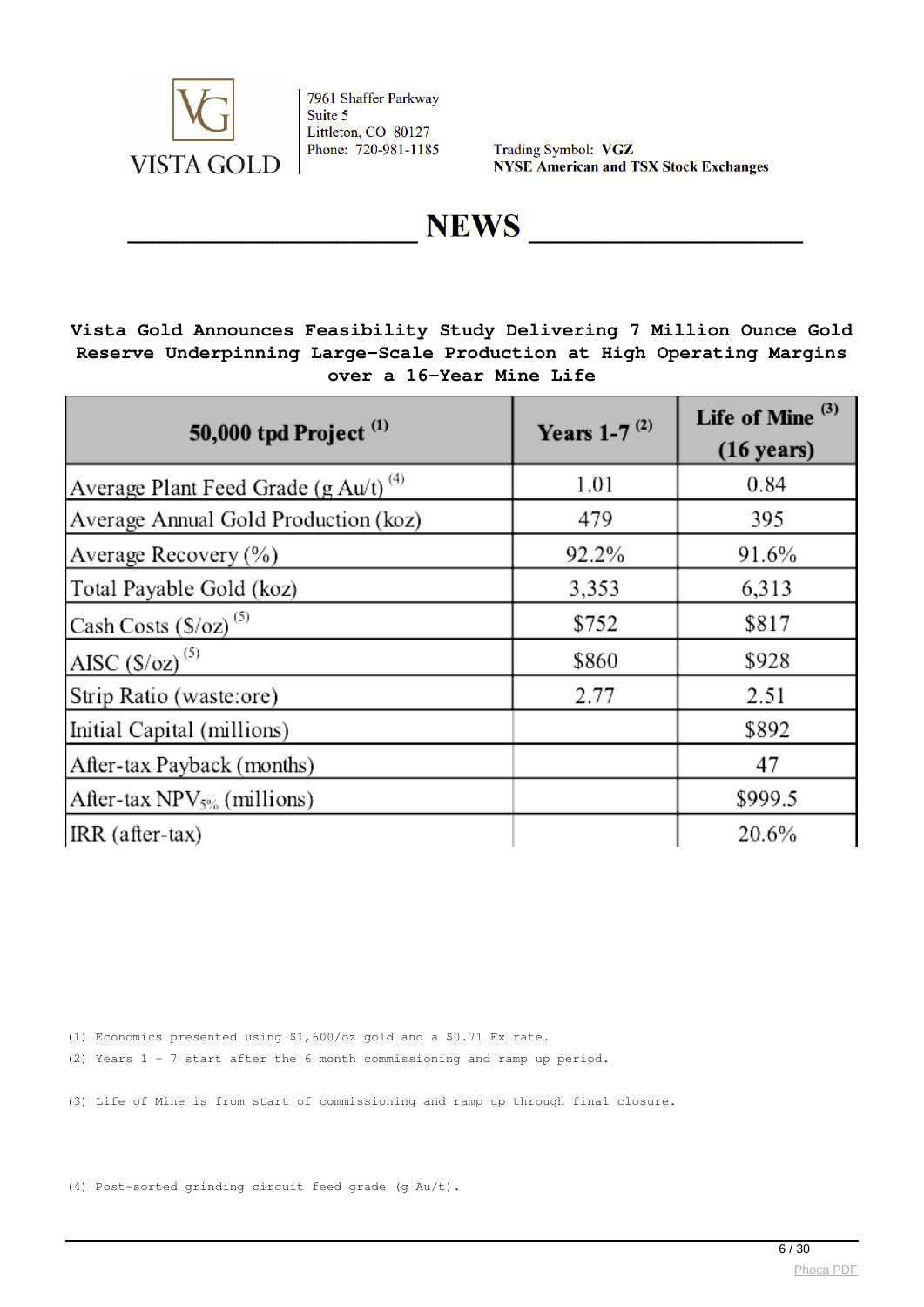

Trading Symbol: VGZ **NYSE American and TSX Stock Exchanges** 

# **NEWS**

## **Vista Gold Announces Feasibility Study Delivering 7 Million Ounce Gold Reserve Underpinning Large-Scale Production at High Operating Margins over a 16-Year Mine Life**

(5) Cash costs per ounce and AISC per ounce are non-GAAP financial measures. See "Note Regarding Non-GAAP Financial Measures" below for a discussion on non-GAAP financial measures and a reconciliation to U.S. GAAP measures.

#### **Sensitivity Analysis**

The following table provides additional details of the Project's aftertax economics at variable gold prices and exchange rate assumptions. The Project economics are robust at the FS gold price of \$1,600 per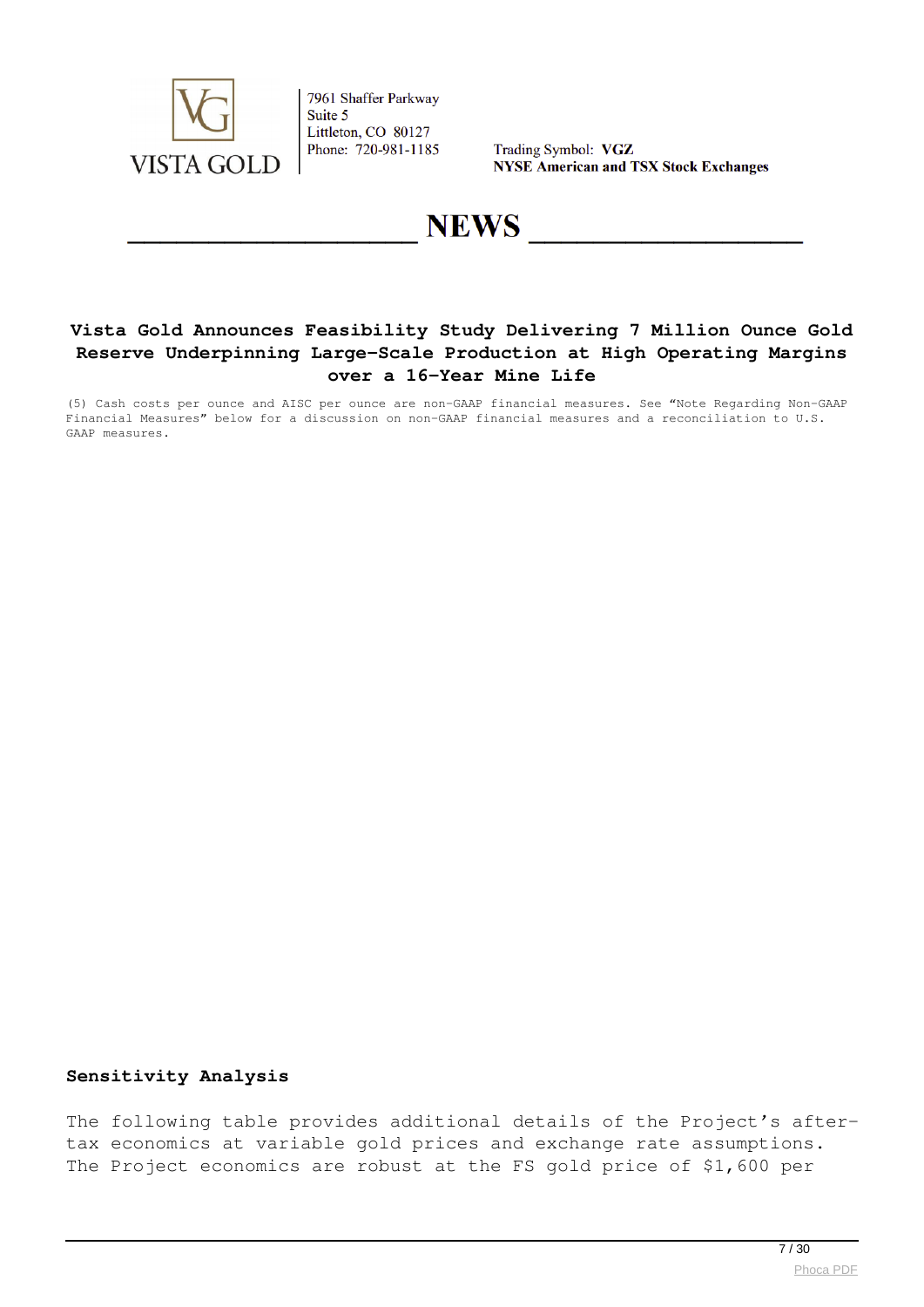

Trading Symbol: VGZ **NYSE American and TSX Stock Exchanges** 

**NEWS** 

## **Vista Gold Announces Feasibility Study Delivering 7 Million Ounce Gold Reserve Underpinning Large-Scale Production at High Operating Margins over a 16-Year Mine Life**

ounce and an Fx rate of \$0.71 and even more compelling at today's market conditions. Using a gold price of \$1,800 per ounce and an Fx rate of \$0.71, the after-tax NPV $_{58}$  is \$1.5 billion and the IRR is 26.7%. For every \$100 increase in gold price, the Project NPV5% increases by approximately \$230 million.

| <b>Gold Price</b> | \$1,300              |            |             | \$1,400      |             | \$1.500 |             | \$1.600    |             | \$1,700     |             | \$1,800     |             | \$1.900     |
|-------------------|----------------------|------------|-------------|--------------|-------------|---------|-------------|------------|-------------|-------------|-------------|-------------|-------------|-------------|
| <b>FX Rate</b>    | $\mathrm{NPV}_{(5)}$ | IRR $(% )$ | $NPV_{(5)}$ | $IRR$ $(\%)$ | $NPV_{(5)}$ | IRR (%) | $NPV_{(5)}$ | IRR $(\%)$ | $NPV_{(5)}$ | IRR $(\%)$  | $NPV_{(5)}$ | $ IRR(\%) $ | $NPV_{(5)}$ | IRR $(\% )$ |
| 0.74              | S214                 | 8.6        | S453        | 12.4         | \$674       |         | \$911       | 19.0       | \$1.144     | 22.         | \$1.372     | 25.0        | \$1,589     | 27.7        |
| 0.71              | \$304                | 10.2       | \$541       | 14.0         | \$762       | 17      | \$999.5     | 20.6       | \$1.229     | วว 7<br>.   | \$1.458     | 26.         | \$1,674     | 29.4        |
| 0.68              | \$393                | . 1.9      | \$626       | 15.6         | \$851       | 19.0    | \$1,085     | 22.3       | \$1,313     | วร ว<br>، ب | \$1.543     | 28.5        | \$1.758     | 31.3        |

Note: NPV5% values in \$ millions. Changes in Fx rates are only applied to operating costs and not applied to either initial or sustaining capital costs.

#### **Capital Costs**

Management placed a high priority on managing capital costs while maintaining the operating cost benefits of a large-scale project. Initial capital costs increased 8% and benefited from savings associated with a favorable trade-off study that supports using a third-party power provider to build, own and operate the power plant at only modestly higher power costs to the Project.

Capital expenditures for initial and sustaining capital requirements are summarized in the following table.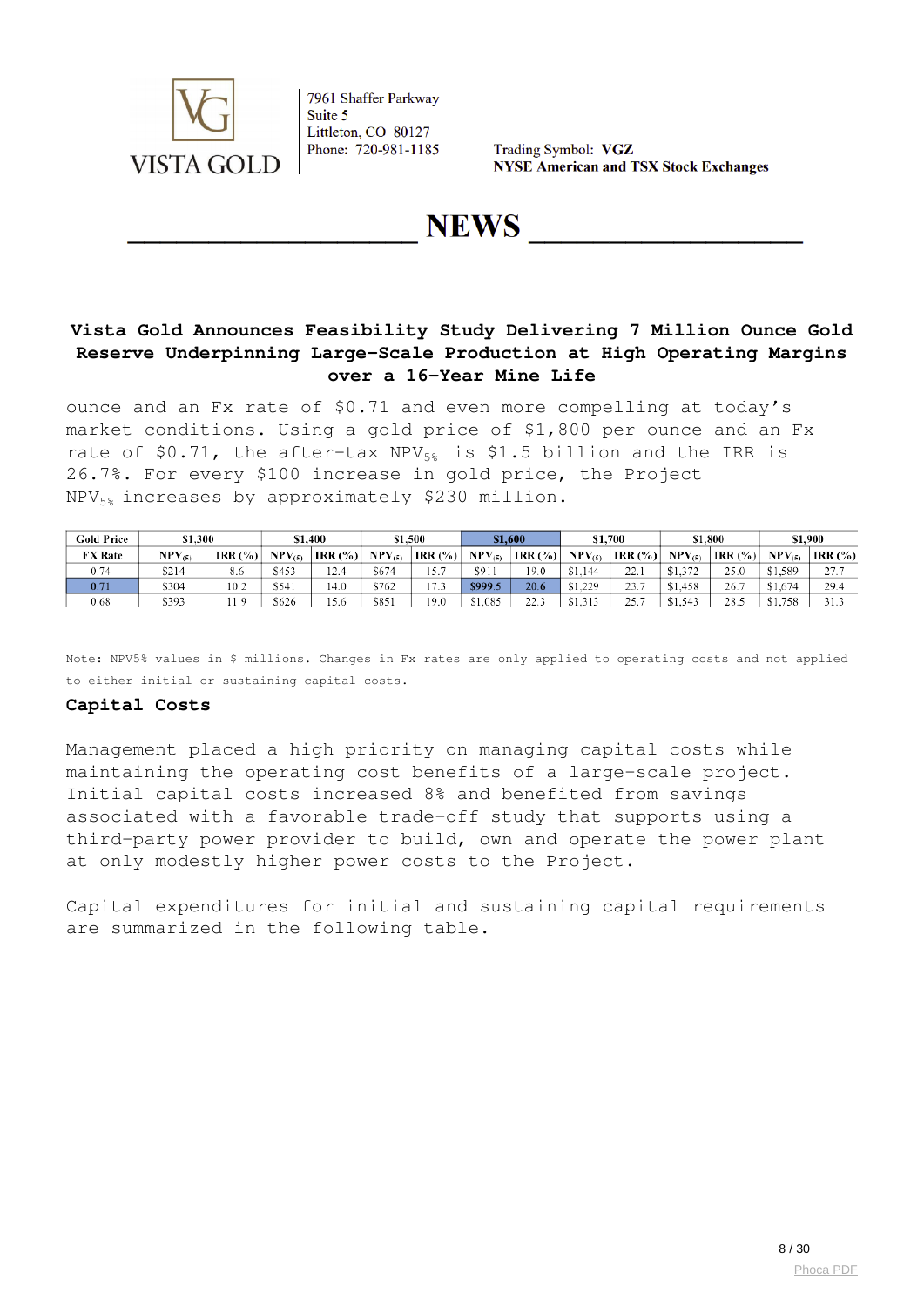

Trading Symbol: VGZ **NYSE American and TSX Stock Exchanges** 

# **NEWS**

## **Vista Gold Announces Feasibility Study Delivering 7 Million Ounce Gold Reserve Underpinning Large-Scale Production at High Operating Margins over a 16-Year Mine Life**

| Capital Expenditures 50,000 tpd Project | <b>Initial Capital</b><br>(\$ millions) | <b>Sustaining</b><br>Capital<br>(\$ millions) |
|-----------------------------------------|-----------------------------------------|-----------------------------------------------|
| Mining                                  | \$81                                    | \$531                                         |
| Process Plant                           | \$474                                   | \$28                                          |
| Project Services                        | \$56                                    | \$89                                          |
| Project Infrastructure                  | \$45                                    | \$8                                           |
| Site Establishment & Early Works        | \$24                                    | \$0                                           |
| Management, Engineering, EPCM Services  | \$100                                   | \$0                                           |
| Preproduction Costs                     | \$27                                    | \$0                                           |
| Contingency                             | \$86                                    | \$44                                          |
| Sub-Total                               | \$892                                   | \$700                                         |
| Asset Sale and Salvage                  | \$0                                     | $(\$37)$                                      |
| Total Capital                           | \$892                                   | \$663                                         |
| Total Capital Per Payable ounce gold    | \$141                                   | \$105                                         |

Note: Components may not add to totals due to rounding.

### **Operating Costs**

Operating costs continue to benefit from the economies of scale associated with a 50,000 tonne per day process plant, a low 2.5:1 stripping ratio (unchanged from the last technical report), and a locally-based labor force. Operating costs were impacted by the additional royalty granted to the Jawoyn in exchange for their prior right to a 10% participating interest in the Project.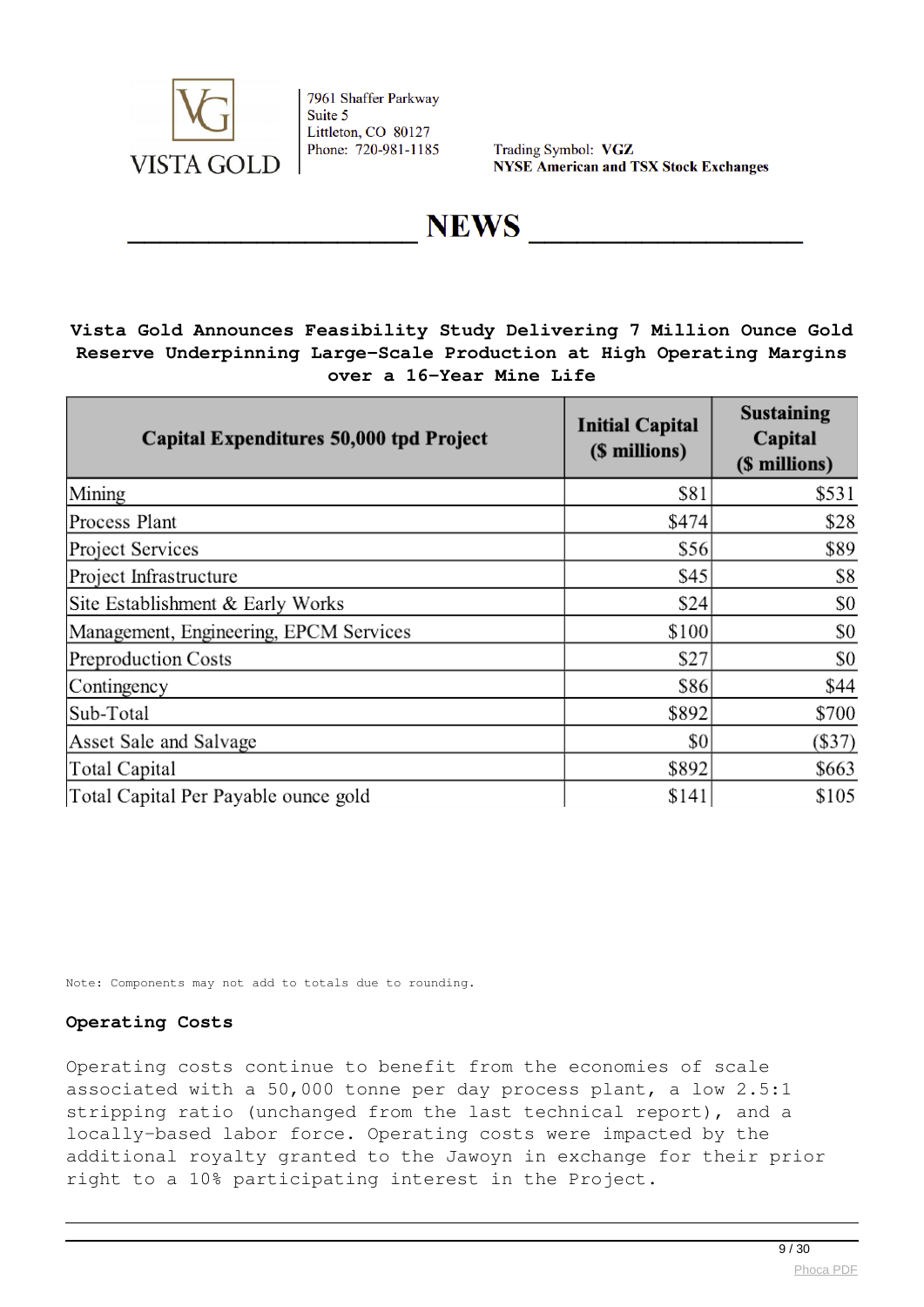

Trading Symbol: VGZ **NYSE American and TSX Stock Exchanges** 

**NEWS** 

## **Vista Gold Announces Feasibility Study Delivering 7 Million Ounce Gold Reserve Underpinning Large-Scale Production at High Operating Margins over a 16-Year Mine Life**

| 50,000 tpd Project              | Years 1-7              |           | <b>Years 8-14</b>      |           | <b>Life of Mine Cost</b> |           |  |
|---------------------------------|------------------------|-----------|------------------------|-----------|--------------------------|-----------|--|
| <b>Operating Cost</b>           | Per tonne<br>processed | Per ounce | Per tonne<br>processed | Per ounce | Per tonne<br>processed   | Per ounce |  |
| Mining                          | \$8.52                 | \$315.97  | \$6.14                 | \$323.60  | \$6.79                   | \$301.55  |  |
| Processing                      | \$9.39                 | \$348.23  | \$9.38                 | \$494.68  | \$9.44                   | \$419.35  |  |
| Site General and Administrative | \$1.06                 | \$39.19   | \$0.94                 | \$49.61   | \$0.99                   | \$44.04   |  |
| Water Treatment                 | \$0.26                 | \$9.81    | \$0.24                 | \$12.91   | \$0.29                   | \$13.10   |  |
| Tailings Management             | \$0.08                 | \$3.10    | \$0.08                 | \$4.41    | \$0.08                   | \$3.74    |  |
| Refining                        | \$0.09                 | \$3.45    | \$0.07                 | \$3.50    | \$0.08                   | \$3.48    |  |
| Jawoyn Royalty                  | \$0.86                 | \$32.00   | \$0.61                 | \$32.00   | \$0.72                   | \$32.00   |  |
| Total Cash Costs <sup>(1)</sup> | \$20.28                | \$751.75  | \$17.47                | \$920.71  | \$18.40                  | \$817.25  |  |

Note: Jawoyn royalty and refinery costs calculated at \$1,600 per ounce gold and \$0.71 exchange rate. May not add to totals due to rounding.

(1) Cash costs per tonne processed and cash costs per ounce are non-GAAP financial measures. See "Note Regarding Non-GAAP Financial Measures" below for a discussion on non-GAAP financial measures and a

#### reconciliation to U.S. GAAP measures. **Mining and Production**

The mine plan contemplates that 280.4 million tonnes of ore, containing an estimated 6.98 million ounces of gold at an average grade of 0.77 g Au/t, will be processed over the life of the Project. Total recovered gold is expected to be 6.31 million ounces with average annual gold production expected to be 395,000 ounces. Average annual production over the first seven years of commercial operations is expected to be 479,000 ounces. The Company expects commercial production to commence after two years of construction and six months of commissioning and ramp-up.

The table below highlights the FS production schedule. The shaded portion of the table demonstrates the benefit of sorting that reduces the tonnage processed by 10%, increases the processed grade by a similar percentage, and results in cost savings for grinding, leaching and tailings handling.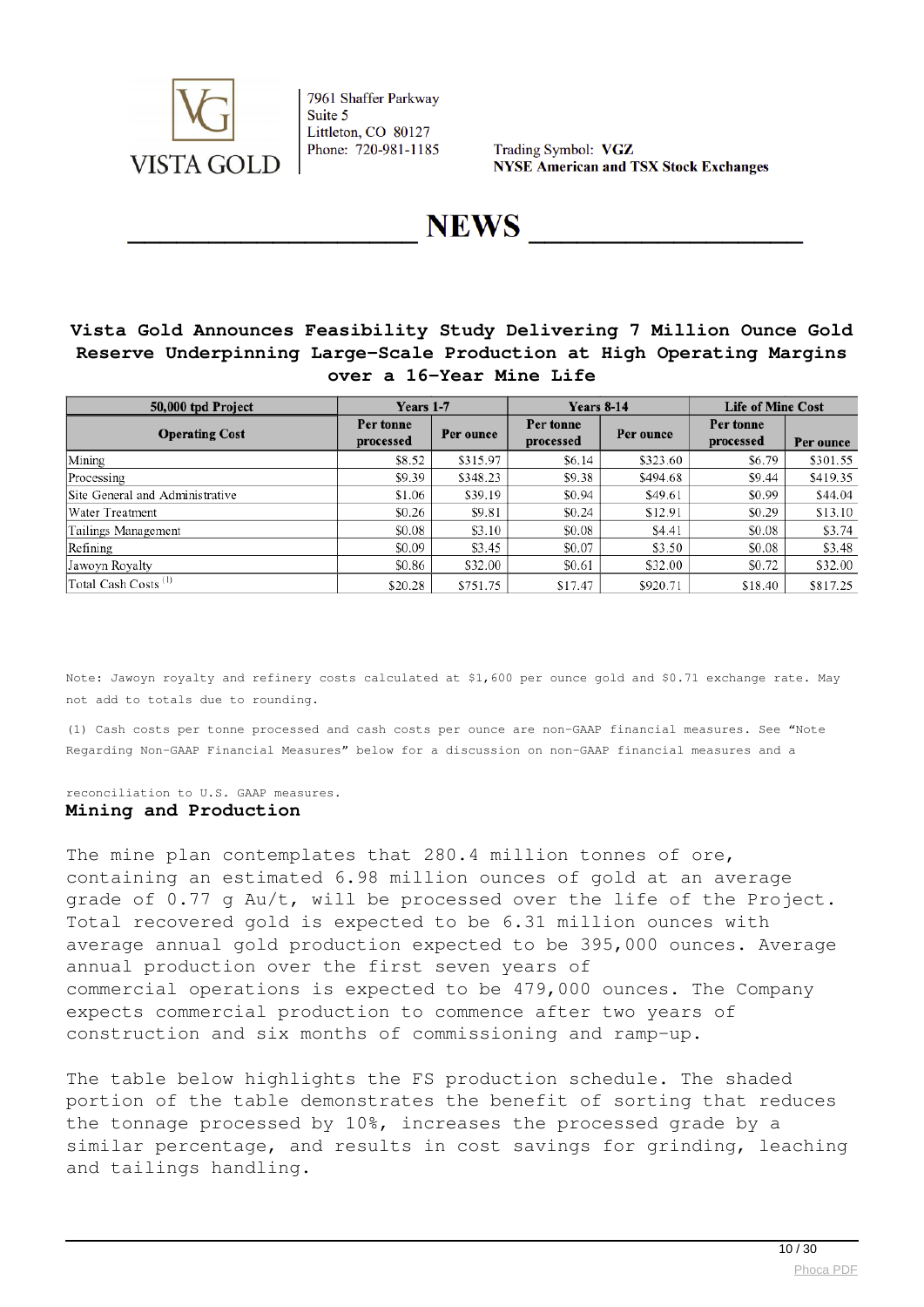

Trading Symbol: VGZ **NYSE American and TSX Stock Exchanges** 

**NEWS** 

## **Vista Gold Announces Feasibility Study Delivering 7 Million Ounce Gold Reserve Underpinning Large-Scale Production at High Operating Margins over a 16-Year Mine Life**

| Years                     | <b>Pit Ore</b><br><b>Mined</b><br>(kt) | Waste<br><b>Mined</b><br>(kt) | <b>Ore</b><br><b>Crushed</b><br>(kt) | <b>Crushed</b><br>Grade<br>(g/t) | Contained<br><b>Ounces</b><br>(kozs) | Ore to CIP<br>(Post Sorting)<br>(kt) | <b>CIP</b> Grade<br>(g/t) | Contained<br><b>Ounces</b><br>(kozs) | Gold<br>Produced<br>(kozs) | <b>Recovery</b><br>$(\%)$ |
|---------------------------|----------------------------------------|-------------------------------|--------------------------------------|----------------------------------|--------------------------------------|--------------------------------------|---------------------------|--------------------------------------|----------------------------|---------------------------|
| $-1$                      | 7.188                                  | 14,066                        | $\Omega$                             | $\theta$                         | 0                                    | $\bf{0}$                             | 0.00                      | $\Omega$                             | $\Omega$                   | $\mathbf{0}$              |
| $1(*)$                    | 18,216                                 | 25,904                        | 12,334                               | 1.10                             | 436                                  | 11,100                               | 1.21                      | 431                                  | 399                        | 92.6%                     |
| 2                         | 30,578                                 | 38,623                        | 17,750                               | 0.88                             | 503                                  | 15,975                               | 0.97                      | 497                                  | 458                        | 92.1%                     |
| 3                         | 19.696                                 | 63,199                        | 17,750                               | 1.04                             | 594                                  | 15,975                               | 1.14                      | 587                                  | 542                        | 92.5%                     |
| 4                         | 15,218                                 | 69,774                        | 17,799                               | 0.66                             | 378                                  | 16,019                               | 0.73                      | 373                                  | 341                        | 91.3%                     |
| 5                         | 27,591                                 | 66,264                        | 17,750                               | 0.79                             | 451                                  | 15,975                               | 0.87                      | 445                                  | 408                        | 91.7%                     |
| 6                         | 25,499                                 | 74,510                        | 17,823                               | 1.03                             | 591                                  | 16,041                               | 1.13                      | 583                                  | 539                        | 92.4%                     |
| 7                         | 13,229                                 | 77,291                        | 17,750                               | 0.97                             | 554                                  | 15,975                               | 1.06                      | 546                                  | 504                        | 92.3%                     |
| 8                         | 7,779                                  | 71,277                        | 17,774                               | 0.69                             | 392                                  | 15,997                               | 0.75                      | 386                                  | 352                        | 91.2%                     |
| 9                         | 13,866                                 | 59,499                        | 17,774                               | 0.52                             | 295                                  | 15,997                               | 0.57                      | 291                                  | 261                        | 89.8%                     |
| 10                        | 14.523                                 | 50,082                        | 17,750                               | 0.55                             | 312                                  | 15,975                               | 0.60                      | 308                                  | 277                        | 90.1%                     |
| 11                        | 20,830                                 | 40,490                        | 17,750                               | 0.61                             | 347                                  | 15,975                               | 0.67                      | 343                                  | 311                        | 90.7%                     |
| 12                        | 18,523                                 | 13,685                        | 17,774                               | 0.72                             | 410                                  | 15,997                               | 0.79                      | 404                                  | 370                        | 91.4%                     |
| 13                        | 11,307                                 | 4,388                         | 17,774                               | 0.76                             | 433                                  | 15,997                               | 0.83                      | 428                                  | 391                        | 91.6%                     |
| 14                        | 13.829                                 | 1,866                         | 17,750                               | 0.79                             | 448                                  | 15,975                               | 0.86                      | 442                                  | 406                        | 91.7%                     |
| 15                        | 9,149                                  | 412                           | 17,750                               | 0.78                             | 446                                  | 16,120                               | 0.85                      | 440                                  | 403                        | 91.6%                     |
| $16^{(1)}$                | $\theta$                               | $\overline{0}$                | 16,710                               | 0.64                             | 344                                  | 15,968                               | 0.66                      | 341                                  | 310                        | 90.7%                     |
| $17^{(1)}$                | $\theta$                               | $\overline{0}$                | 2,612                                | 0.54                             | 45                                   | 2,612                                | 0.54                      | 45                                   | 41                         | 89.8%                     |
| Total $\overline{^{(2)}}$ | 267,021                                | 671,331                       | 280,375                              | 0.77                             | 6,979                                | 253,673                              | 0.84                      | 6,891                                | 6,313                      | 91.6%                     |

(\*) Six months commissioning and ramp-up period ahead of full production.

(1) Years 16 and 17 process Heap Leach ore after the pit ore is exhausted.

(2) Components may not add to totals due to rounding.

As demonstrated in the chart below, the 19% increase in gold reserves sustains a strong production profile over the first seven years with an average of 479,000 ounces of gold per year. The Project also benefits from three additional years of mine life. This reserve growth successfully offsets much of the inflationary pressure on capital and operating costs currently affecting the entire mining sector. The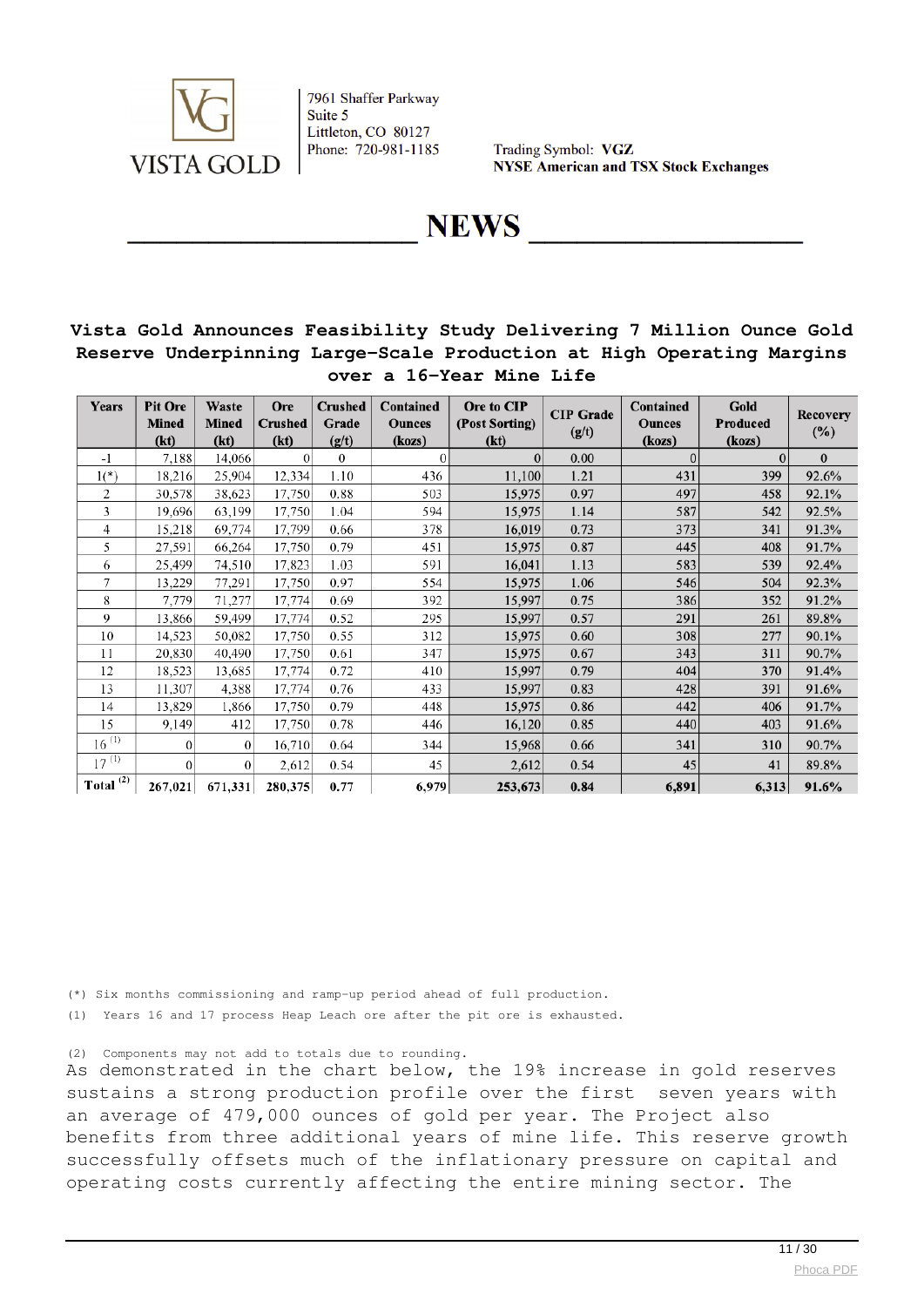

Trading Symbol: VGZ **NYSE American and TSX Stock Exchanges** 

# **NEWS**

## **Vista Gold Announces Feasibility Study Delivering 7 Million Ounce Gold Reserve Underpinning Large-Scale Production at High Operating Margins over a 16-Year Mine Life**

Company believes resource conversion and exploration during the early years of the Project will contribute to improved gold production in years 9 through 11 and further extend the life of the Project.



**Operating Margin Summary**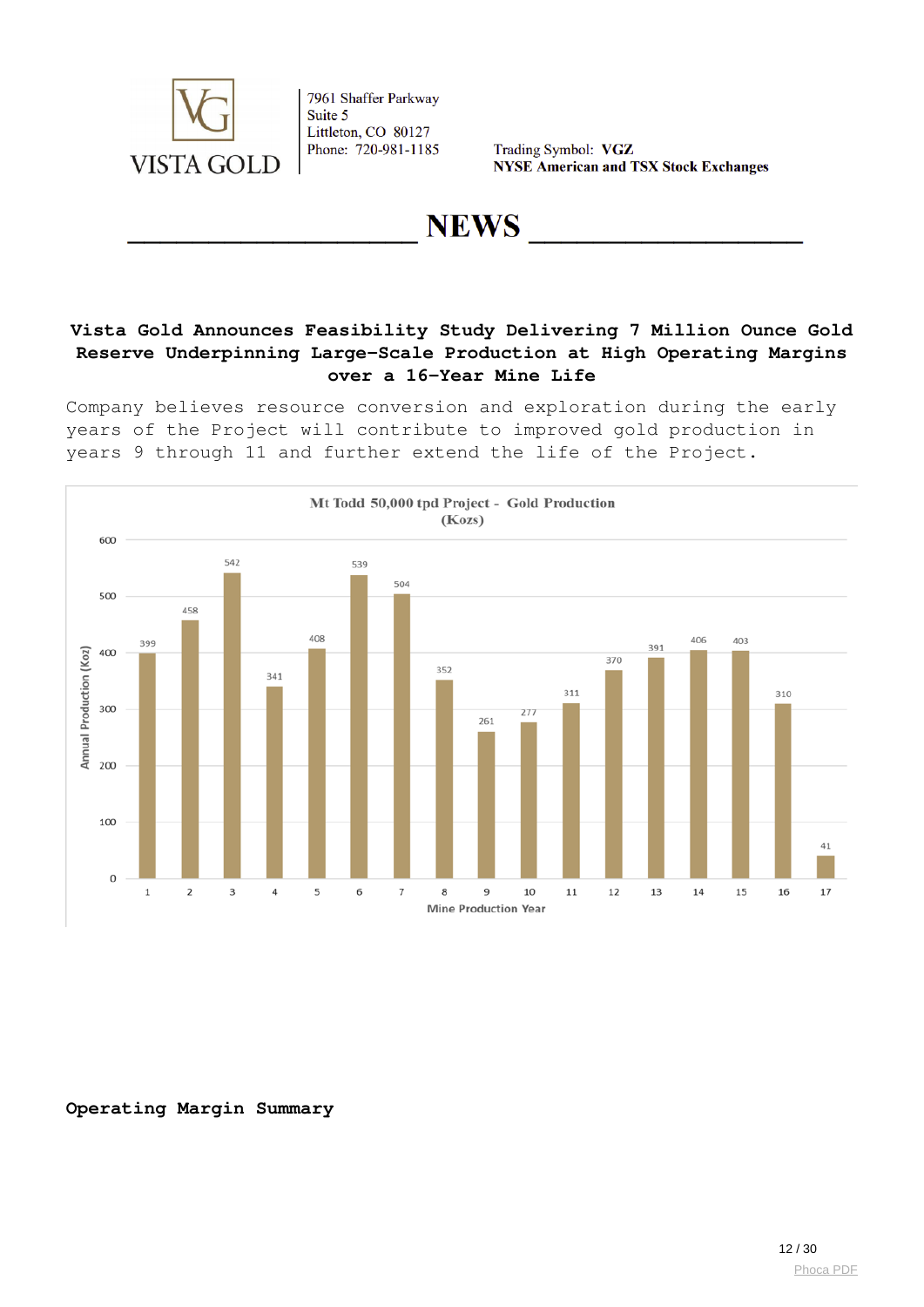

Trading Symbol: VGZ **NYSE American and TSX Stock Exchanges** 

**NEWS** 

### **Vista Gold Announces Feasibility Study Delivering 7 Million Ounce Gold Reserve Underpinning Large-Scale Production at High Operating Margins over a 16-Year Mine Life**



Note: Cash operating costs is a non-GAAP financial measure. See "Note Regarding Non-GAAP Financial Measures" below for a discussion on non-GAAP financial measures and a reconciliation to U.S. GAAP

#### measures.

## **Mineral Resources and Mineral Reserves**

The tables below present the estimated mineral resources and mineral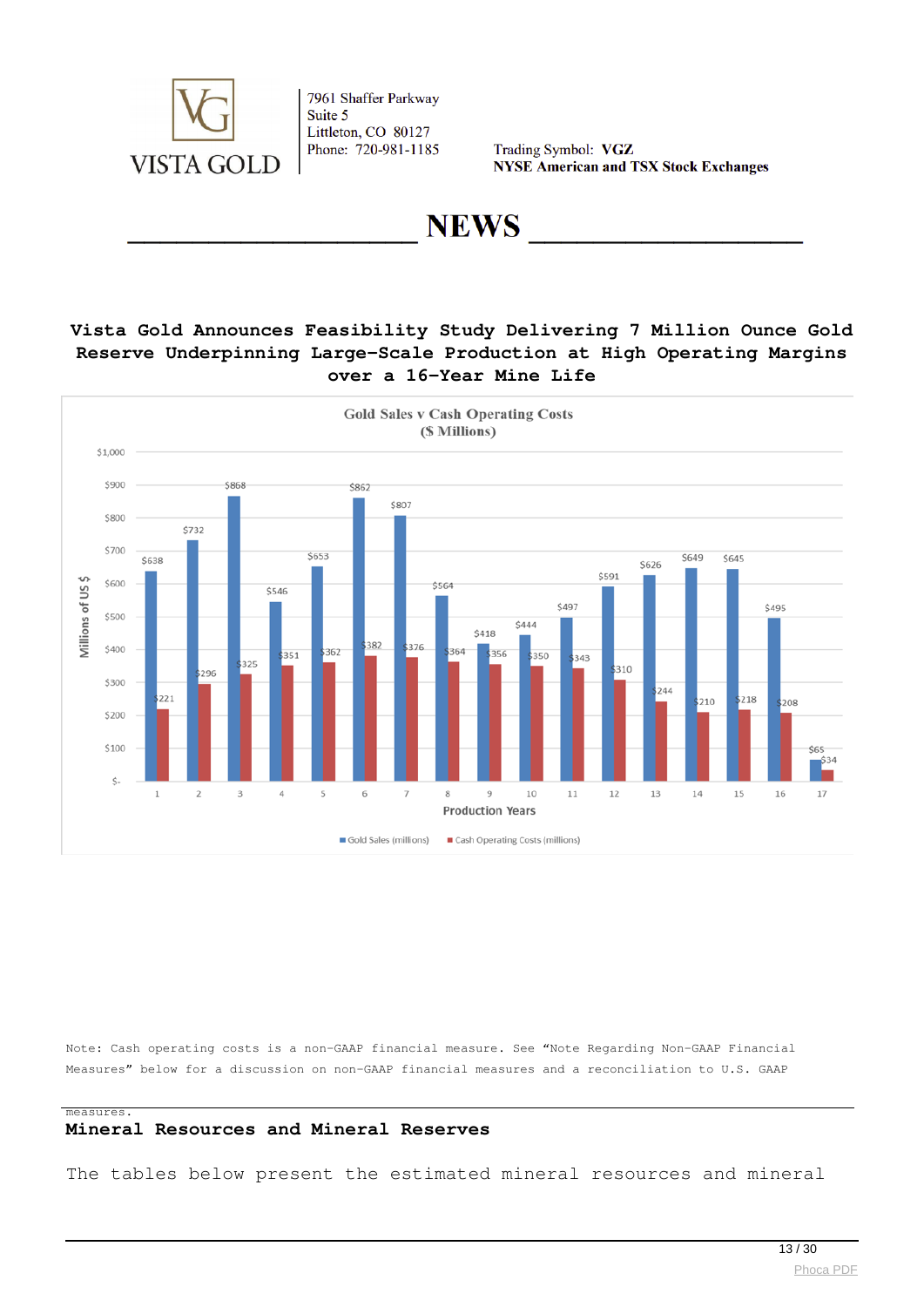

Trading Symbol: VGZ **NYSE American and TSX Stock Exchanges** 

**NEWS** 

## **Vista Gold Announces Feasibility Study Delivering 7 Million Ounce Gold Reserve Underpinning Large-Scale Production at High Operating Margins over a 16-Year Mine Life**

reserves for the Project. The effective date of the mineral resources and mineral reserves estimates is December 31, 2021. The following mineral resources and mineral reserves were prepared in accordance with both S-K 1300 standards and Canadian Institute of Mining, Metallurgical and Petroleum definition standards.

| <b>Mt Todd Gold Project - Mineral Resources</b> |                         |                |                                             |                         |                |                                      |                         |                         |                                      |                         |                |                                             |
|-------------------------------------------------|-------------------------|----------------|---------------------------------------------|-------------------------|----------------|--------------------------------------|-------------------------|-------------------------|--------------------------------------|-------------------------|----------------|---------------------------------------------|
|                                                 | <b>Batman Deposit</b>   |                |                                             | <b>Heap Leach Pad</b>   |                |                                      |                         | <b>Quigleys Deposit</b> |                                      | <b>Total</b>            |                |                                             |
|                                                 | <b>Tonnes</b><br>(000s) | Grade<br>(g/t) | <b>Contained</b><br><b>Ounces</b><br>(000s) | <b>Tonnes</b><br>(000s) | Grade<br>(g/t) | Contained<br><b>Ounces</b><br>(000s) | <b>Tonnes</b><br>(000s) | Grade<br>(g/t)          | Contained<br><b>Ounces</b><br>(000s) | <b>Tonnes</b><br>(000s) | Grade<br>(g/t) | <b>Contained</b><br><b>Ounces</b><br>(000s) |
| Measured (M)                                    | 77,725                  | 0.88           | 2.191                                       |                         | $\sim$         |                                      | 594                     | 1.15                    | 22                                   | 78.319                  | 0.88           | 2.213                                       |
| Indicated (I)                                   | 200,112                 | 0.80           | 5.169                                       | 13.354                  | 0.54           | 232                                  | 7,301                   | 1.11                    | 260                                  | 220,767                 | 0.80           | 5,661                                       |
| Measured &<br>Indicated                         | 277,837                 | 0.82           | 7.360                                       | 13.354                  | 0.54           | 232                                  | 7,895                   | 1.11                    | 282                                  | 299.086                 | 0.82           | 7,874                                       |
| Inferred (F)                                    | 61.323                  | 0.72           | (.421)                                      |                         |                |                                      | 3.981                   | 1.46                    | 187                                  | 65.304                  | 0.77           | .608                                        |

Notes:

1) Measured & Indicated Mineral Resources include Proven and Probable Reserves.

2) Batman and Quigleys mineral resources are quoted at a 0.40g-Au/t cut-off grade. Heap Leach resources

are the average grade of the heap, no cut-off applied.

3) Batman: Mineral resources constrained within a \$1,300/oz gold Whittle<sup>TM</sup>pit shell. Pit parameters: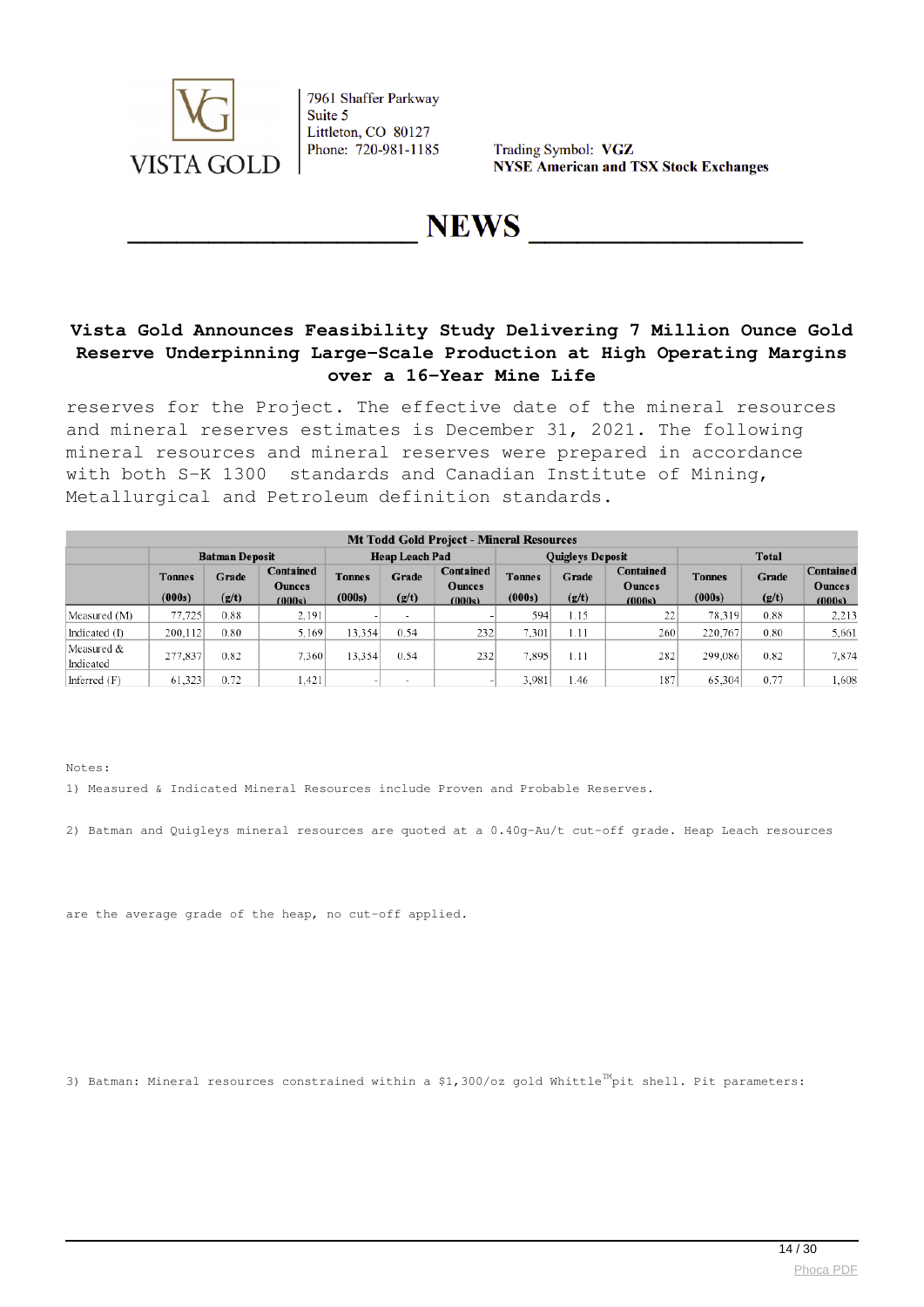

Trading Symbol: VGZ **NYSE American and TSX Stock Exchanges** 

## **NEWS**

## **Vista Gold Announces Feasibility Study Delivering 7 Million Ounce Gold Reserve Underpinning Large-Scale Production at High Operating Margins over a 16-Year Mine Life**

8,201 K US4, Au Recovery, Sulfide 85%, Transition 80%, Oxide 80%, 0.2g-Au/t minimum for resource shell. 4) Quigleys: Resources constrained within a \$1,300/oz gold Whittle<sup>TM</sup>pit shell. Pit parameters: Mining cost \$1.90/tonne, Processing Cost \$9.779/tonne processed, Royalty 1% GPR, Gold Recovery Sulfide, 82.0% and Ox/Trans 78.0%, water treatment \$0.09/tonne, Tailings \$0.985/tonne.

5) Differences in the table due to rounding are not considered material. Differences between Batman and Quigleys mining and metallurgical parameters are due to their individual geologic and engineering characteristics.

6) Rex Bryan of Tetra Tech is the QP responsible for the Statement of Mineral Resources for the Batman, Heap Leach Pad and Quigleys deposits.

7) Thomas Dyer of RESPEC is the OP responsible for developing the resource Whittle<sup>TM</sup>pit shell for the Batman Deposit.

8) The effective date of the Heap Leach, Batman and Quigleys resource estimate is December 31, 2021.

9) Mineral resources that are not mineral reserves have no demonstrated economic viability and do not meet all relevant modifying factors.

### Mt Todd Gold Project - Mineral Reserves - 50.000 tod. 0.35g Au/t cutoff and US\$1.125 per ounce LG Pit

|                   | <b>Batman Deposit</b>  |                |                                     | <b>Heap Leach Pad</b>  |                          | <b>Total P&amp;P</b>                |                        |                |                                            |
|-------------------|------------------------|----------------|-------------------------------------|------------------------|--------------------------|-------------------------------------|------------------------|----------------|--------------------------------------------|
|                   | <b>Tonnes</b><br>(000) | Grade<br>(g/t) | Contained<br><b>Ounces</b><br>(000) | <b>Tonnes</b><br>(000) | Grade<br>(g/t)           | Contained<br><b>Ounces</b><br>(000) | <b>Tonnes</b><br>(000) | Grade<br>(g/t) | <b>Contained</b><br><b>Ounces</b><br>(000) |
| Proven            | 81,277                 | 0.84           | 2,192                               |                        | $\overline{\phantom{a}}$ |                                     | 81,277                 | 0.84           | 2,192                                      |
| Probable          | 185,744                | 0.76           | 4,555                               | 13,354                 | 0.54                     | 232                                 | 199.098                | 0.75           | 4,787                                      |
| Proven & Probable | 267,021                | 0.79           | 6,747                               | 13,354                 | 0.54                     | 232                                 | 280,375                | 0.77           | 6,979                                      |

Notes:

1) Thomas L. Dyer, P.E., is the QP responsible for reporting the Batman Deposit Proven and Probable

Mineral Reserves.

2) Batman deposit mineral reserves are reported using a 0.35 g Au/t cutoff grade.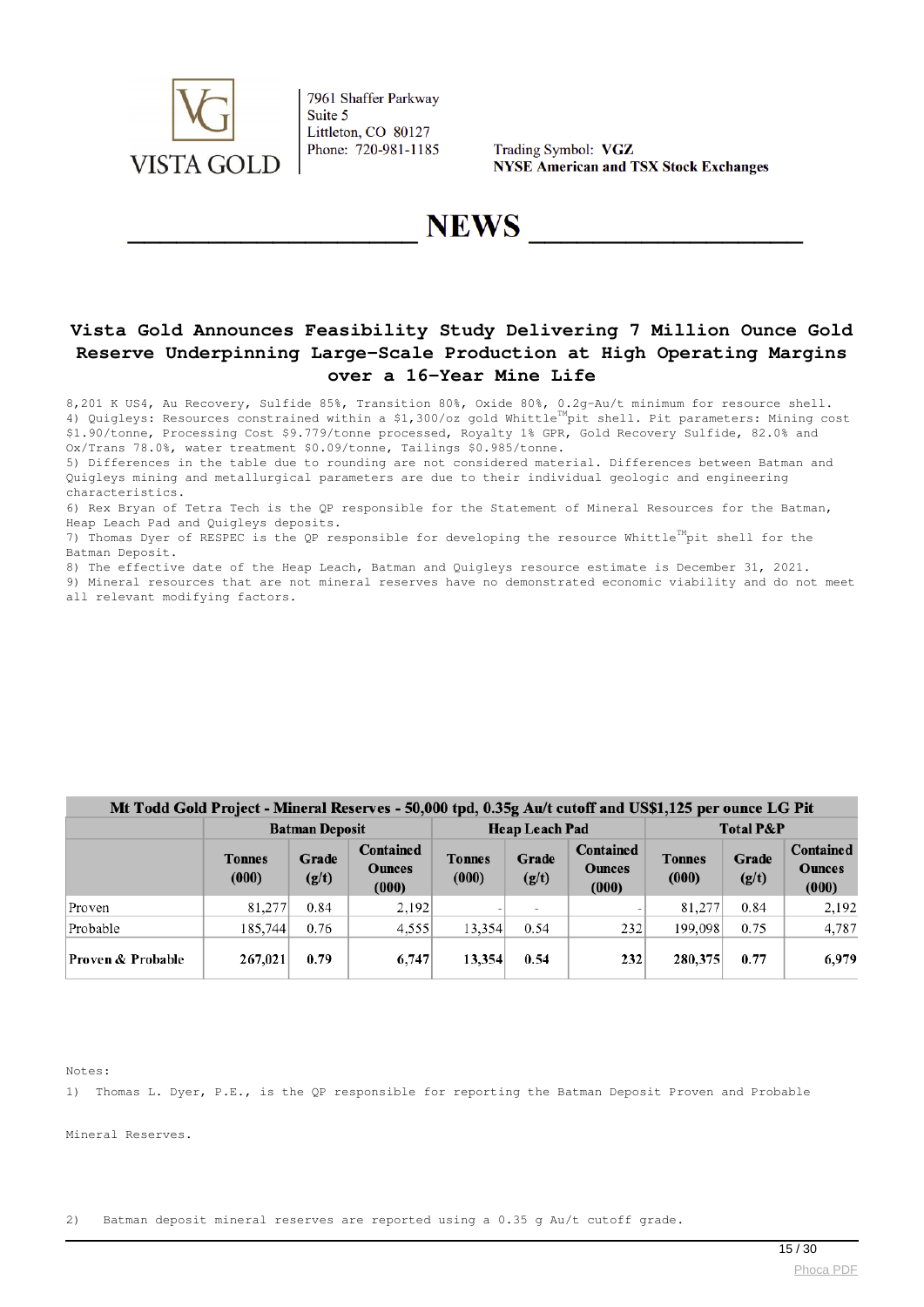

Trading Symbol: VGZ **NYSE American and TSX Stock Exchanges** 

# **NEWS**

## **Vista Gold Announces Feasibility Study Delivering 7 Million Ounce Gold Reserve Underpinning Large-Scale Production at High Operating Margins over a 16-Year Mine Life**

3) Deepak Malhotra is the QP responsible for reporting the heap-leach pad mineral reserves.

4) Because all the heap-leach pad reserves are to be fed through the mill, these mineral reserves are reported without a cutoff grade applied.

5) The mineral reserves point of reference is the point where material is fed into the mill.<br>6) The effective date of the mineral reserve estimates is December 31, 2021.

The effective date of the mineral reserve estimates is December 31, 2021.

#### **Project Description**

Gold mineralization in the Batman Deposit occurs in sheeted veins within silicified greywackes/shales/siltstones. The Batman deposit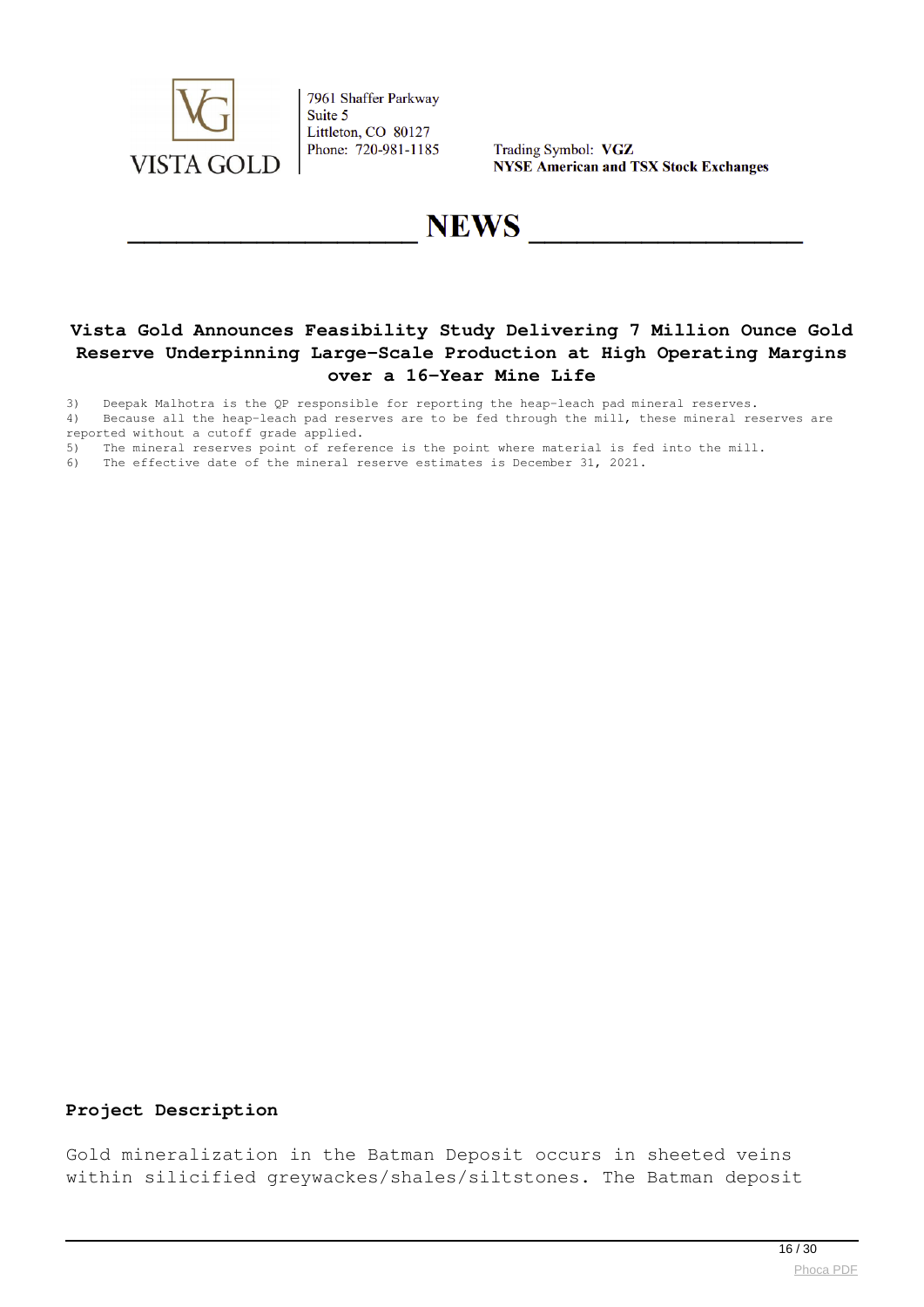

Trading Symbol: VGZ **NYSE American and TSX Stock Exchanges** 

**NEWS** 

## **Vista Gold Announces Feasibility Study Delivering 7 Million Ounce Gold Reserve Underpinning Large-Scale Production at High Operating Margins over a 16-Year Mine Life**

strikes north-northeast and dips steeply to the east. Higher grade zones of the deposit plunge to the south. The core zone is approximately 200-250 meters wide and 1.5 kilometers long, with several hanging wall structures providing additional width to the deposit. Mineralization is open at depth as well as along strike, although the intensity of mineralization weakens to the north and south along strike.

The Project is designed to be a conventional, owner-operated, open-pit mining operation that will utilize large-scale mining equipment in a drill/blast/load/haul operation. The Company continues to evaluate the potential use of contract mining and/or autonomous truck haulage. Ore is planned to be processed in a comminution circuit consisting of a gyratory crusher, two cone crushers, two high pressure grinding roll crushers with primary grinding by two ball mills and secondary grinding by 10 FLSmidth VXP mills. Vista plans to recover gold in a conventional carbon-in-pulp recovery circuit.

#### **Opportunities for Adding Value**

Additional resources are predominantly at depth and lateral along strike. A portion of the Inferred Mineral Resources are contained within the existing pit design and are currently included in the mine plan as waste material. Potential to convert part of the mineral resources to mineral reserves represents an opportunity to improve existing LOM economics and extend mine life.

The Company also has known mineral resources at the Quigleys Deposit, which is close to the planned processing plant. The estimated grade of the Quigleys Deposit is higher than the estimated average grade of the Batman Deposit and could provide a source of higher-grade feed in the mid years of the Project when the average grade of feed to the plant is expected to decrease. Additional drilling and metallurgical testing are required to develop mine plans and ultimately establish proven and probable mineral reserves at the Quigleys deposit.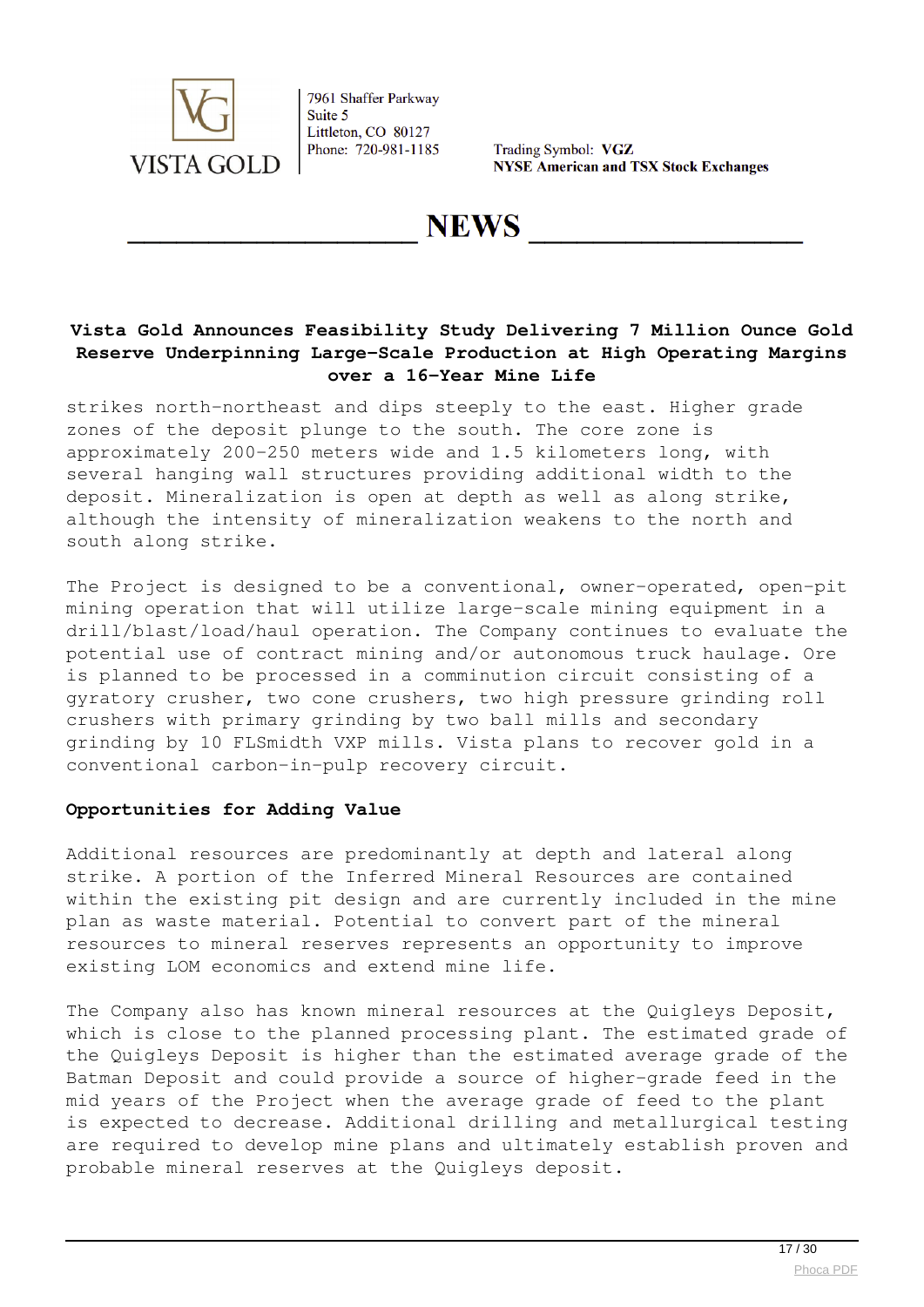

Trading Symbol: VGZ **NYSE American and TSX Stock Exchanges** 

**NEWS** 

## **Vista Gold Announces Feasibility Study Delivering 7 Million Ounce Gold Reserve Underpinning Large-Scale Production at High Operating Margins over a 16-Year Mine Life**

Growth through exploration represents additional opportunity to add value at Mt Todd. Both the Batman Deposit and Quigleys Deposit remain open. Recent drilling demonstrates the continuity of mineralization between these two deposits. In addition, Vista controls over 1,500 sq. km of contiguous exploration licenses at the southeast end of the Pine Creek Mining District. Various gold targets have been identified through early-stage, grass roots exploration programs along the Cullen-Australis and Batman-Driffield structural corridors, the latter of which is the host to the Batman Deposit. To-date, Vista's exploration efforts have primarily focused on the Batman Deposit.

The FS uses a natural gas price comparable to other facilities that self-generate power in the NT. Due to the location of the Project and its close proximity to the main NT natural gas transmission line, the Company believes that there is significant opportunity to achieve a lower natural gas price upon commitment to a long-term gas delivery contract. This belief is in part based on local expectations of significantly increased gas reserves in the Beetaloo Basin south of Mt Todd.

#### **Conference Call Details**

A conference call and webcast to discuss highlights of the FS will be held Wednesday, February 9, 2022 at 4:00 p.m. EDT (2:00 p.m. MDT).

Toll-free in North America: 844-898-8648 International: 647-689-4225

Confirmation Code: 5074108

To participate in the webcast and view the slide presentation, please follow the steps below at least 15 minutes prior to the start time:

Step 1 – Registration Page: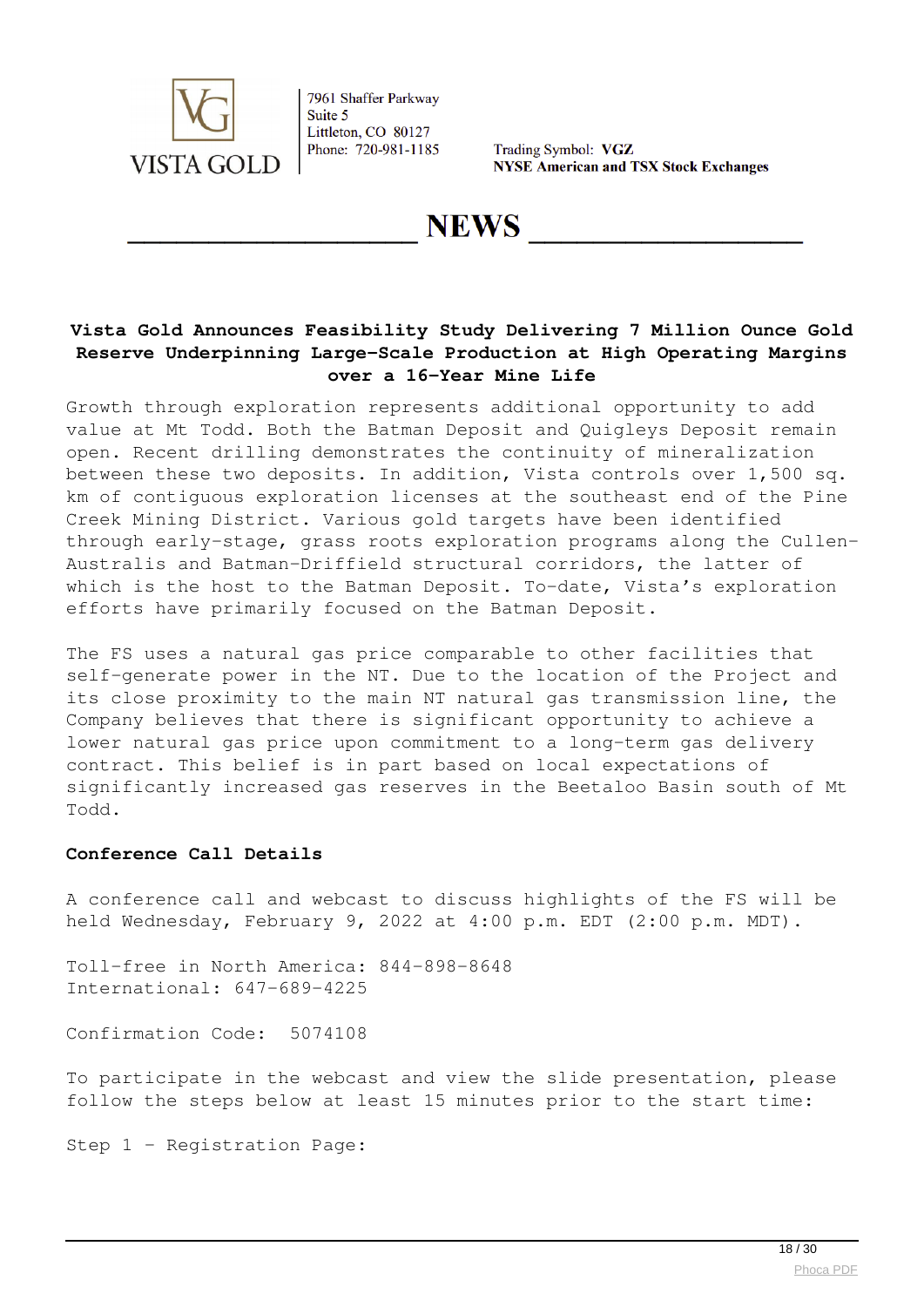

Trading Symbol: VGZ **NYSE American and TSX Stock Exchanges** 

# **NEWS**

## **Vista Gold Announces Feasibility Study Delivering 7 Million Ounce Gold Reserve Underpinning Large-Scale Production at High Operating Margins over a 16-Year Mine Life**

[https://onlinexperiences.com/Launch/QReg/ShowUUID=803ED6AB-ABDC-4C7F-](https://onlinexperiences.com/Launch/QReg/ShowUUID=803ED6AB-ABDC-4C7F-B282-A98D4DCB25D7)[B282-A98D4DCB25D7](https://onlinexperiences.com/Launch/QReg/ShowUUID=803ED6AB-ABDC-4C7F-B282-A98D4DCB25D7)

Step 2 – Login Page:

<https://onlinexperiences.com/Launch/Event/ShowKey=187237>

This call will be archived and available at [www.vistagold.com](http://www.vistagold.com/) after February 9, 2022. Audio replay will be available for 14 days by calling toll-free in North America: 855-859-2056 or (404) 537-3406.

#### **Detailed Report**

A technical report for the FS prepared in accordance with NI 43-101 disclosure standards will be filed on SEDAR and a technical report summary prepared in accordance with S-K 1300 will be filed on EDGAR with our annual report on Form 10-K, in each case, within 45 days of the date hereof and will be available on our website at that time.

#### **About Vista Gold Corp.**

Vista is a gold project developer. The Company's flagship asset is the Mt Todd gold project located in the Tier 1, mining friendly jurisdiction of Northern Territory, Australia. Situated approximately 250 km southeast of Darwin, Mt Todd is the largest undeveloped gold project in Australia. All major environmental permits have now been approved. The recently approved Mine Management Plan will be amended to align with the design changes in the FS.

For further information, please contact Pamela Solly, Vice President of Investor Relations, at (720) 981-1185.

For more information about our projects, including technical studies and mineral resource estimates, please visit our website at [www.vistagold.com.](http://www.vistagold.com/)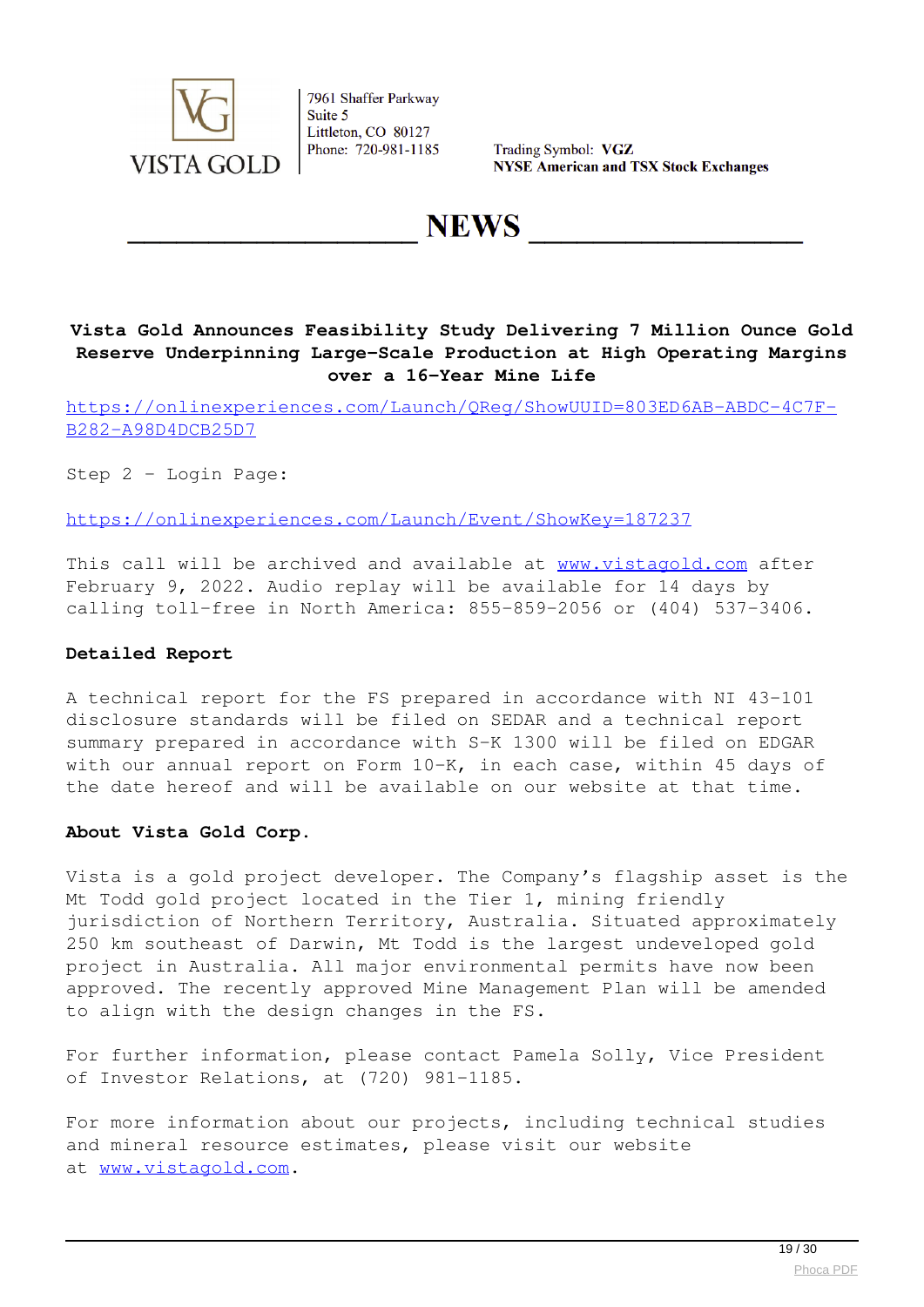

Trading Symbol: VGZ **NYSE American and TSX Stock Exchanges** 

# **NEWS**

## **Vista Gold Announces Feasibility Study Delivering 7 Million Ounce Gold Reserve Underpinning Large-Scale Production at High Operating Margins over a 16-Year Mine Life**

#### **Forward Looking Statements**

This press release contains forward-looking statements within the meaning of the U.S. Securities Act of 1933, as amended, and U.S. Securities Exchange Act of 1934, as amended, and forward-looking information

within the meaning of Canadian securities laws. All statements, other than statements of historical facts,

included in this press release that address activities, events or developments that Vista expects or

anticipates will or may occur in the future, including such things as, the Company's anticipated plans for

the Project, including finding potential development alternatives and the Company's focus on maximizing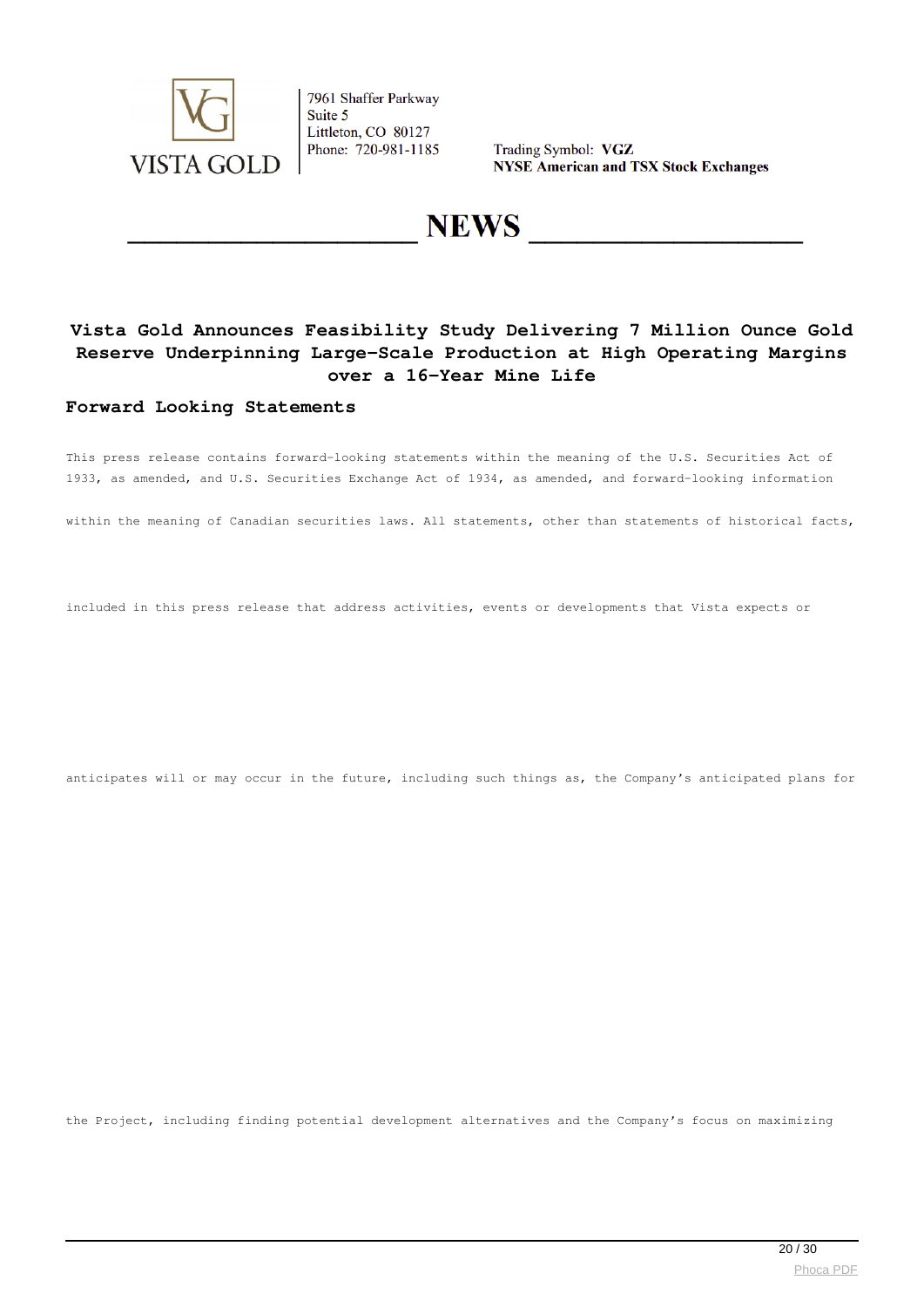

Trading Symbol: VGZ **NYSE American and TSX Stock Exchanges** 

# **NEWS**

## **Vista Gold Announces Feasibility Study Delivering 7 Million Ounce Gold Reserve Underpinning Large-Scale Production at High Operating Margins over a 16-Year Mine Life**

location, scale, economics, permitting status, coupled with extensive technical work represent a unique near-term development opportunity; the results of the FS will appeal to many potential partners, investors and lenders; estimates of mineral reserves and resources; projected Project economics, including anticipated production, average cash costs, before and after-tax NPV, IRR, capital requirements and expenditures, gold recovery after-tax payback, operating costs, average tonne per day milling, mining

methods procedures, estimated gold recovery, Project design, and life of mine; that the Project is an

advanced stage development project; average annual production overtime; commencement of commercial

production; timing for construction and commissioning; exploration of new deposits at Mt Todd and the

surrounding exploration areas; ore processing plans; our belief that resource conversion and exploration

[Phoca PDF](http://www.phoca.cz/phocapdf)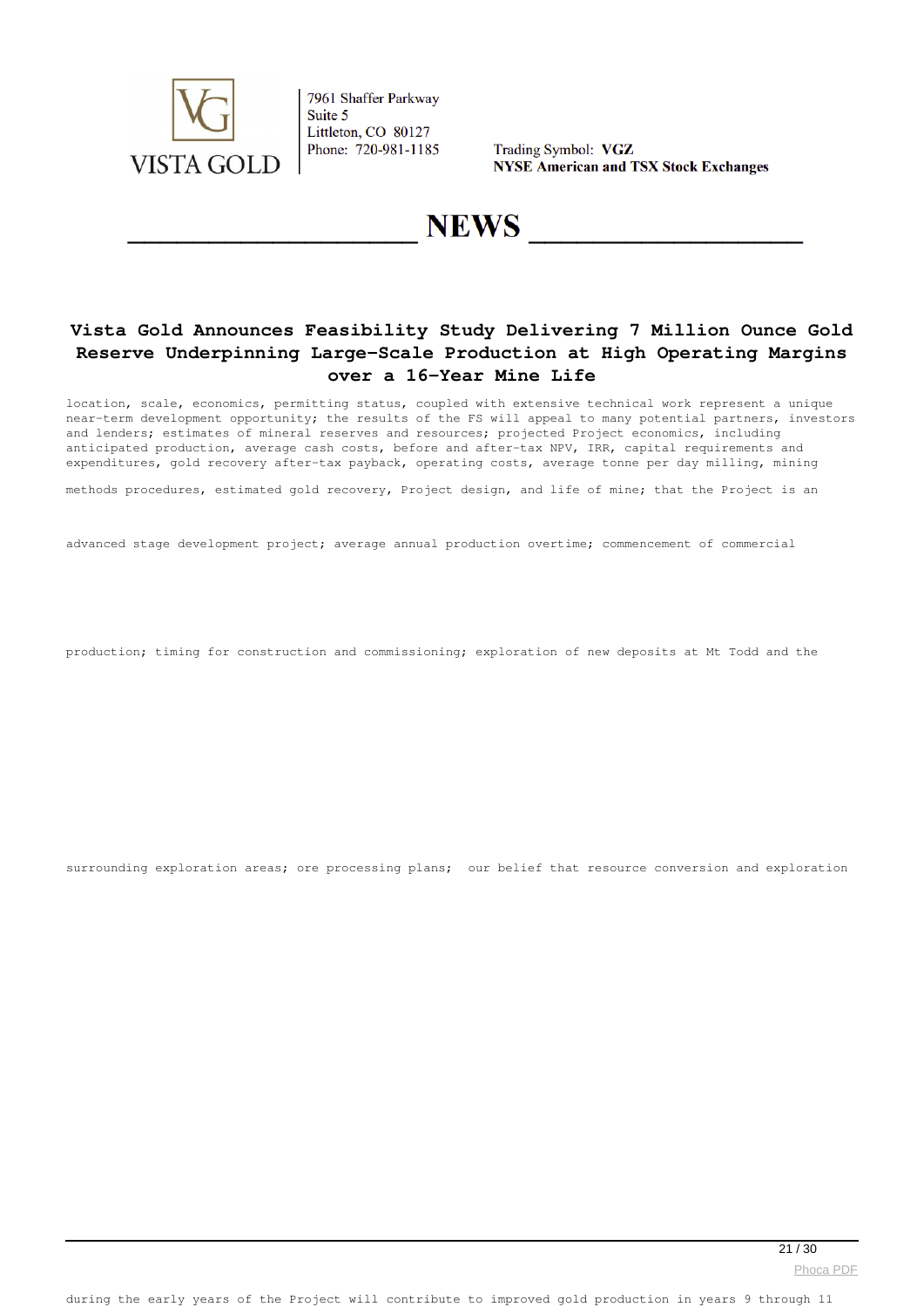

Trading Symbol: VGZ **NYSE American and TSX Stock Exchanges** 

# **NEWS**

## **Vista Gold Announces Feasibility Study Delivering 7 Million Ounce Gold Reserve Underpinning Large-Scale Production at High Operating Margins over a 16-Year Mine Life**

and further extend the mine life; potential costs or savings related to gas price; ability to convert estimated mineral resources to proven or probable mineral reserves; the estimated grade of minerals at the Quigleys deposit; ability to add higher grade feed from the Quigleys deposit to the Project in its mid years; our belief that there is a significant opportunity to achieve a lower natural gas price upon commitment to a long-term gas delivery contract; timing for and completion of the NI 43-101 technical

report and the S-K 1300 technical report summary for the FS; and other such matters are forward-looking

statements and forward-looking information. The material factors and assumptions used to develop the

forward-looking statements and forward-looking information contained in this press release include the

following: the accuracy of the results of the FS, mineral resource and reserve estimates, and exploration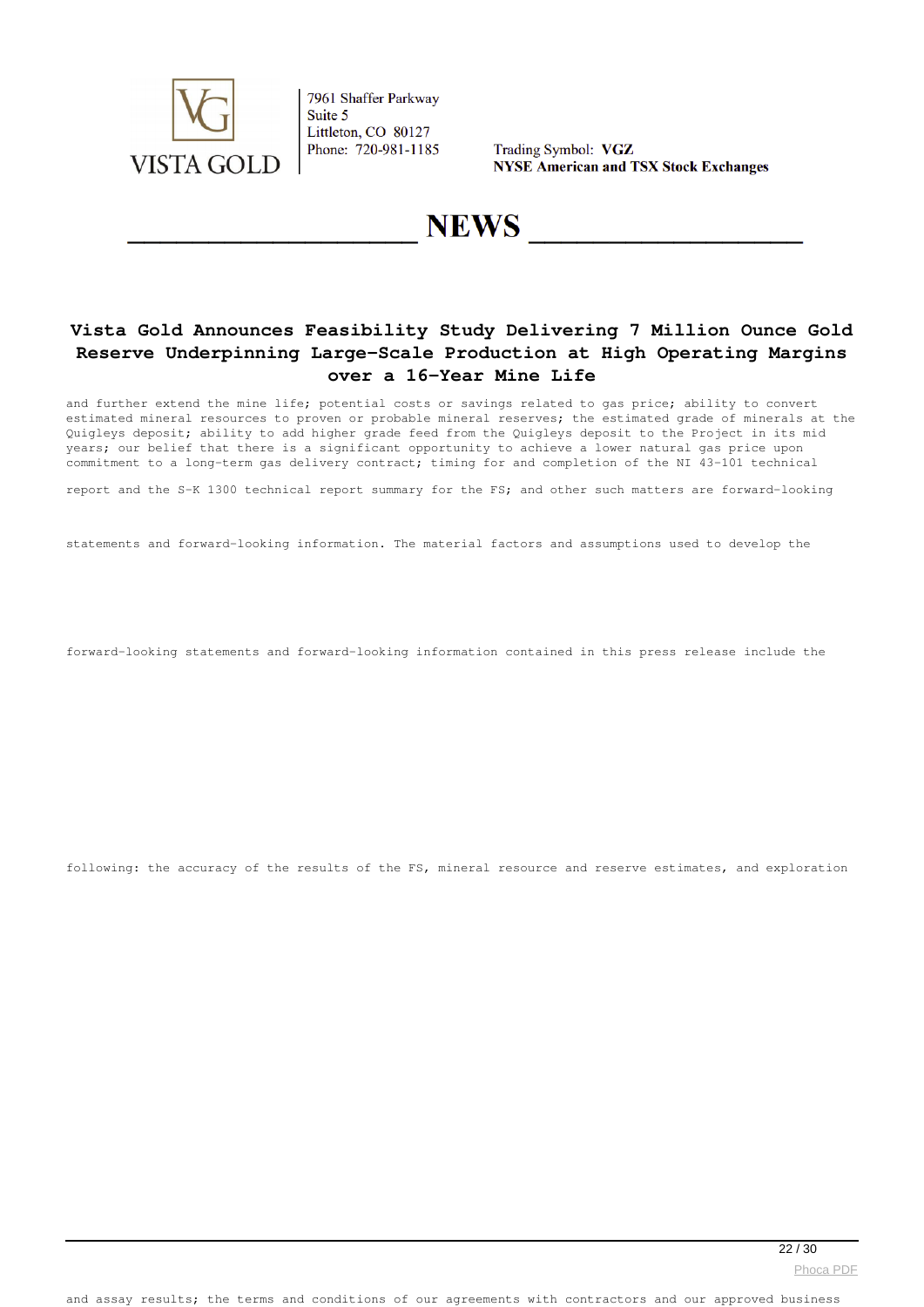

Trading Symbol: VGZ **NYSE American and TSX Stock Exchanges** 

## **NEWS**

## **Vista Gold Announces Feasibility Study Delivering 7 Million Ounce Gold Reserve Underpinning Large-Scale Production at High Operating Margins over a 16-Year Mine Life**

plan; the anticipated receipt of required permits; no change in laws that materially impact mining development or operations of a mining business; the potential occurrence and timing of a production decision; the anticipated gold production at the Project; the life of any mine at the Project; local expectations of significantly increased gas reserves in the Beetaloo Basin; all economic projections relating to the Project, including estimated cash cost, NPV, IRR, and initial capital requirements; and

Vista's goal of becoming a gold producer. When used in this press release, the words "optimistic,"

"potential," "indicate," "expect," "intend," "plans," "hopes," "believe," "may," "will," "if,"

"anticipate," and similar expressions are intended to identify forward-looking statements and forward-

looking information. These statements involve known and unknown risks, uncertainties and other factors

[Phoca PDF](http://www.phoca.cz/phocapdf)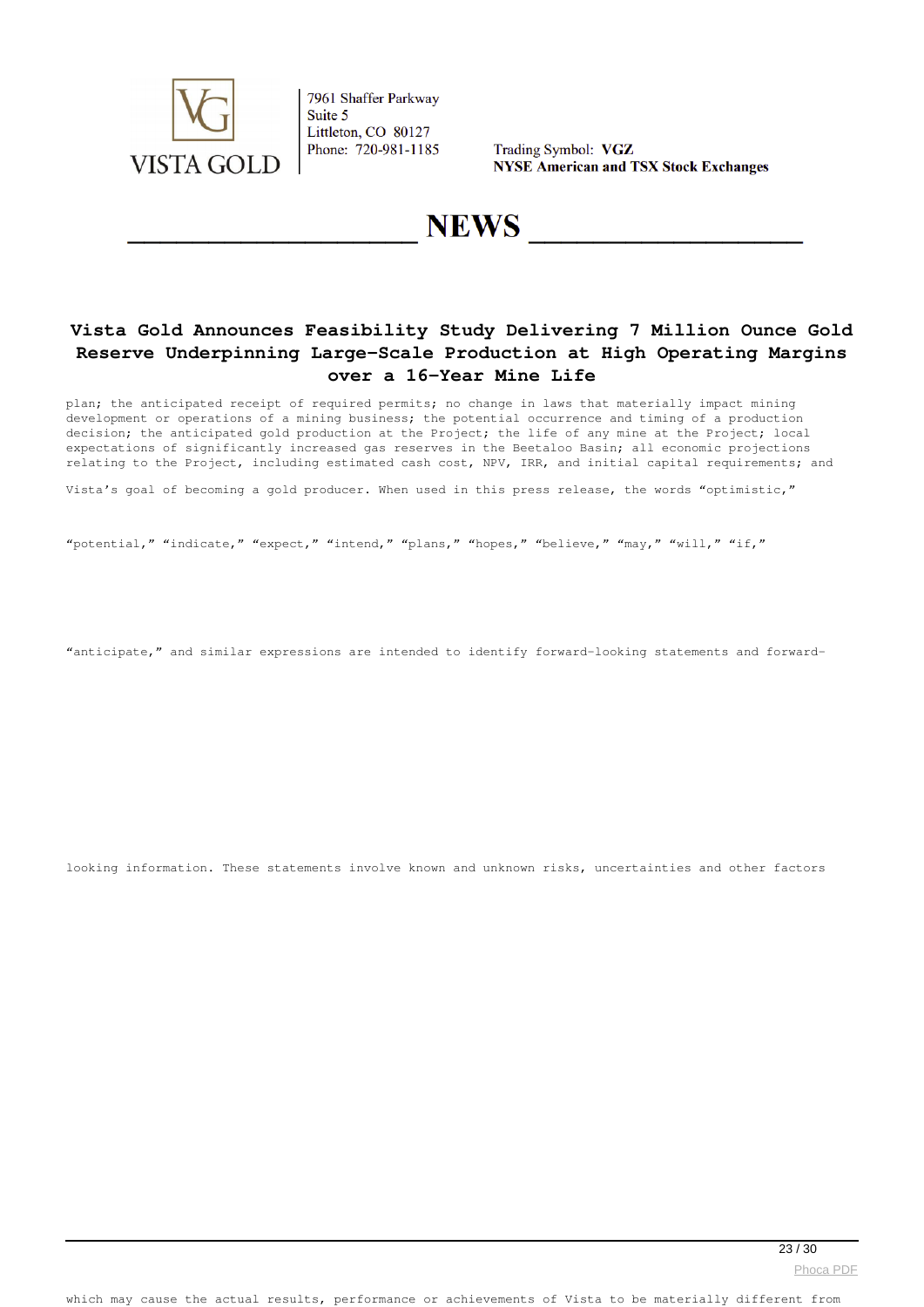

Trading Symbol: VGZ **NYSE American and TSX Stock Exchanges** 

# **NEWS**

## **Vista Gold Announces Feasibility Study Delivering 7 Million Ounce Gold Reserve Underpinning Large-Scale Production at High Operating Margins over a 16-Year Mine Life**

any future results, performance or achievements expressed or implied by such statements. Such factors include, among others, uncertainty of mineral resource estimates, estimates of results based on such mineral resource estimates; risks relating to cost increases for capital and operating costs; risks related to the timing and the ability to obtain the necessary permits, risks of shortages and fluctuating costs of equipment or supplies; risks relating to fluctuations in the price of gold; the inherently

hazardous nature of mining-related activities; potential effects on Vista's operations of environmental

regulations in the countries in which it operates; risks due to legal proceedings; risks relating to

political and economic instability in certain countries in which it operates; as well as those factors

discussed under the headings "Note Regarding Forward-Looking Statements" and "Risk Factors" in Vista's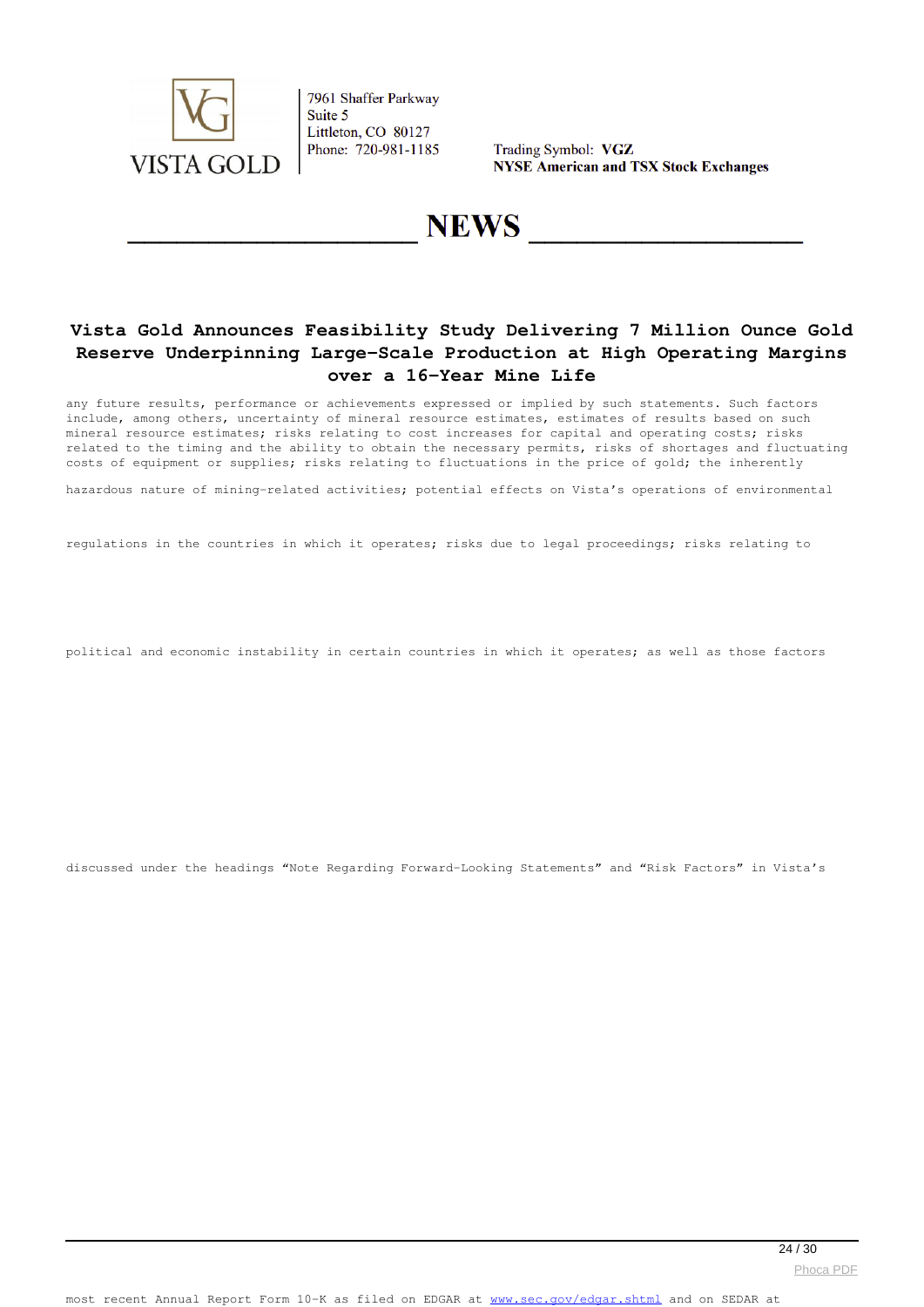

Trading Symbol: VGZ **NYSE American and TSX Stock Exchanges** 

# **NEWS**

## **Vista Gold Announces Feasibility Study Delivering 7 Million Ounce Gold Reserve Underpinning Large-Scale Production at High Operating Margins over a 16-Year Mine Life**

www.sedar.com. Although Vista has attempted to identify important factors that could cause actual results to differ materially from those described in forward-looking statements and forward-looking information, there may be other factors that cause results not to be as anticipated, estimated or intended. Except as required by law, Vista assumes no obligation to publicly update any forward-looking statements or forwardlooking information; whether as a result of new information, future events or otherwise.

#### **Note Regarding Non-GAAP Financial Measures**

In this press release, we have provided information prepared or calculated according to non-U.S. GAAP prospective financial performance measures. Because the non-U.S. GAAP performance measures do not have standardized meanings prescribed by U.S. GAAP, they may not be comparable to similar measures presented by other companies. These measures should not be considered in isolation or as substitutes for measures of performance prepared in accordance with U.S. GAAP. There are limitations associated with the use of such non-U.S. GAAP measures. Since these measures do not incorporate revenues, changes in working capital and non-operating cash costs, they are not necessarily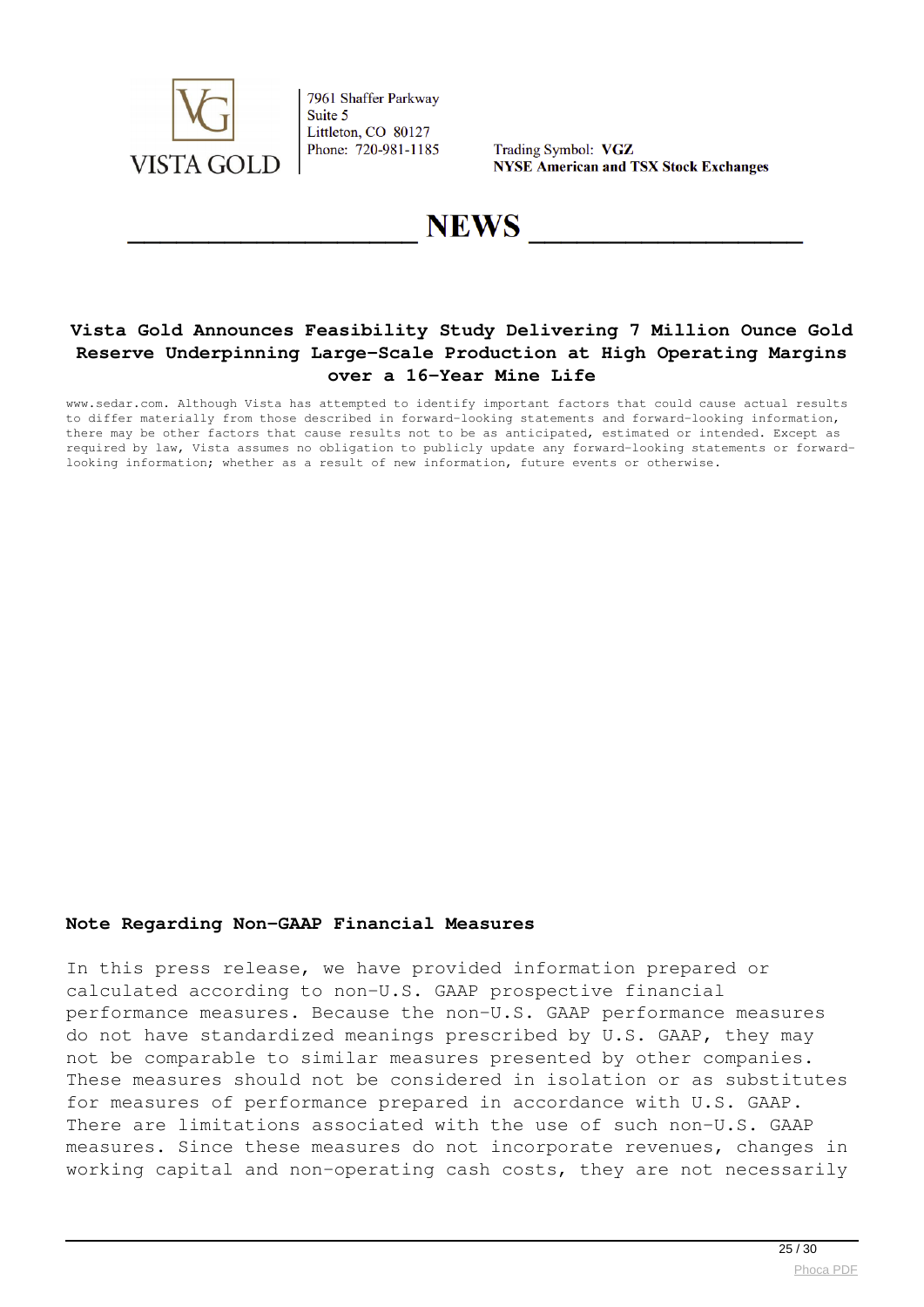

Trading Symbol: VGZ **NYSE American and TSX Stock Exchanges** 

**NEWS** 

## **Vista Gold Announces Feasibility Study Delivering 7 Million Ounce Gold Reserve Underpinning Large-Scale Production at High Operating Margins over a 16-Year Mine Life**

indicative of potential operating profit or loss, or cash flow from operations as determined in accordance with U.S. GAAP.

The non-U.S. GAAP measures associated with Cash Operating Costs, Cash Costs, AISC and resulting per ounce and per tonne processed metrics are not, and are not intended to be, presentations in accordance with U.S. GAAP. These measures represent costs and unit-cost measured related to the Project.

We believe that these metrics help investors understand the economics of the Project. We present the non-U.S. GAAP financial measures for our Project in the tables below. Actual U.S. GAAP results will vary from the amounts disclosed in this news release. Other companies may calculate these measures differently.

## *Cash Operating Costs, Cash Costs, AISC and Respective Unit Cost Measures*

Cash Operating Costs is a non-U.S. GAAP metric used by the Company to measure aggregate costs of operations that will generally be within the Company's direct control. We believe this metric reflects the operating performance potential for Mt Todd for the mining, processing, administration, and sales functions. Contractual obligations for surface land rights (the Jawoyn Royalty) are excluded from this metric.

Cash Costs and AISC are non-U.S. GAAP metrics developed by the World Gold Council to provide transparency into the costs associated with producing gold and provide a comparable standard. The Company reports Cash Costs and AISC on a per ounce and per tonne processed basis because we believe these metrics more completely reflect mining costs over specified periods and the life of mine. Similar metrics are widely used in the gold mining industry as comparative benchmarks of performance.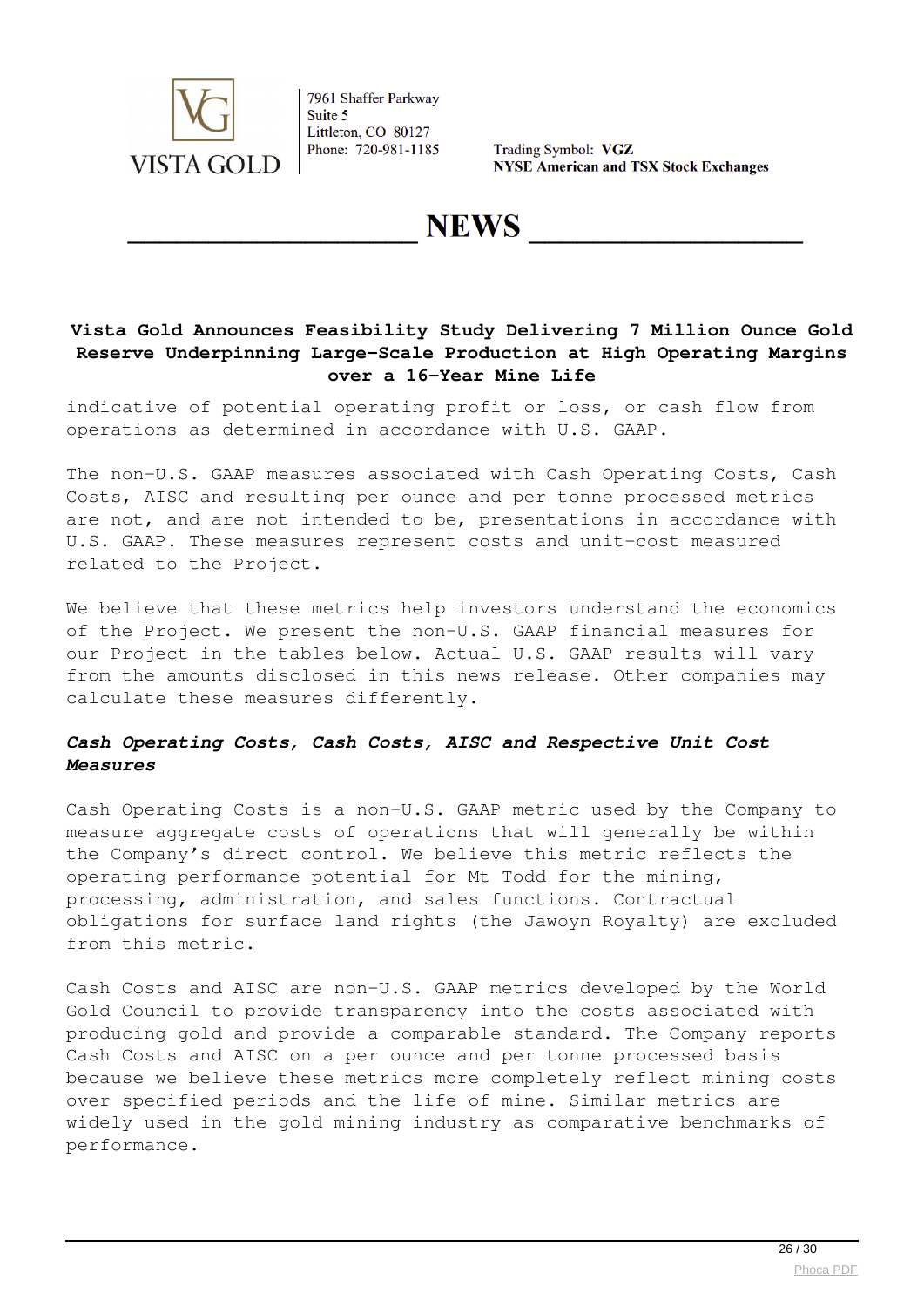

Trading Symbol: VGZ **NYSE American and TSX Stock Exchanges** 

**NEWS** 

## **Vista Gold Announces Feasibility Study Delivering 7 Million Ounce Gold Reserve Underpinning Large-Scale Production at High Operating Margins over a 16-Year Mine Life**

Cash Operating Costs consist of Project operating costs and refining costs, and exclude the Jawoyn royalty. Cash Operating Costs are presented by year in the operating margin summary.

Cash Costs consist of Cash Operating Costs (as described above), plus the Jawoyn royalty. The sum of these costs is divided by the corresponding payable gold ounces or tonnes processed to determine per ounce and per tonne processed metrics, respectively.

AISC consists of Cash Costs (as described above), plus sustaining capital costs. The sum of these costs is divided by the corresponding payable gold ounces or tonnes processed to determine per ounce and per tonne processed metrics, respectively.

Other costs excluded from Cash Operating Costs, Cash Costs, and AISC include depreciation and amortization, income taxes, government royalties, financing charges, costs related to business combinations, asset acquisitions other than sustaining capital, and asset dispositions.

The following tables demonstrate the calculation of Cash Operating Costs, Cash Costs, AISC, and related unit-cost metrics for amounts presented in this press release.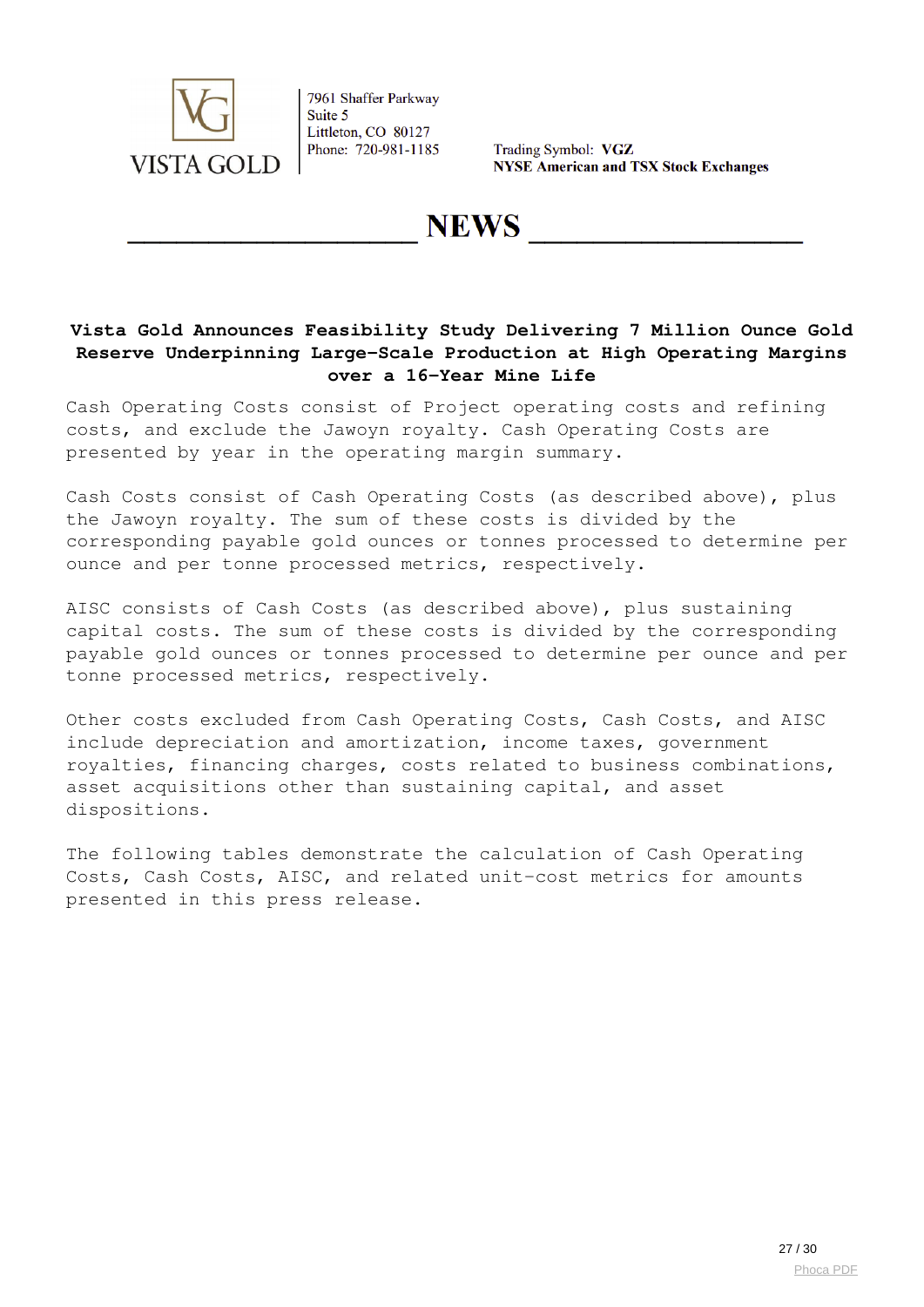

Trading Symbol: VGZ **NYSE American and TSX Stock Exchanges** 

**NEWS** 

## **Vista Gold Announces Feasibility Study Delivering 7 Million Ounce Gold Reserve Underpinning Large-Scale Production at High Operating Margins over a 16-Year Mine Life**

|                         | Units          |         | Years 1-7* Life of Mine |
|-------------------------|----------------|---------|-------------------------|
| Payable Gold            | koz            | 3,353   | 6,313                   |
| <b>Operating Costs</b>  | \$ Millions    | \$2,402 | \$4,936                 |
| Refining Cost           | \$ Millions    | 12      | 22                      |
| Cash Operating Costs    | \$ Millions    | 2,413   | 4,958                   |
| Jawoyn Royalty          | \$ Millions    | 107     | 202                     |
| Cash Costs              | \$ Millions    | \$2,521 | \$5,160                 |
| Cash Cost per ounce     | $\sqrt{$}$ /oz | \$752   | \$817                   |
| Sustaining Capital      | \$ Millions    | 363     | 700                     |
| All-In-Sustaining Costs | \$ Millions    | \$2,884 | \$5,860                 |
| AISC per ounce          | $\sqrt{$}$ /0Z | \$860   | \$928                   |

*Note: Amounts may not add to totals due to rounding. \* Years 1-7 start after the 6-month commissioning and ramp up period.*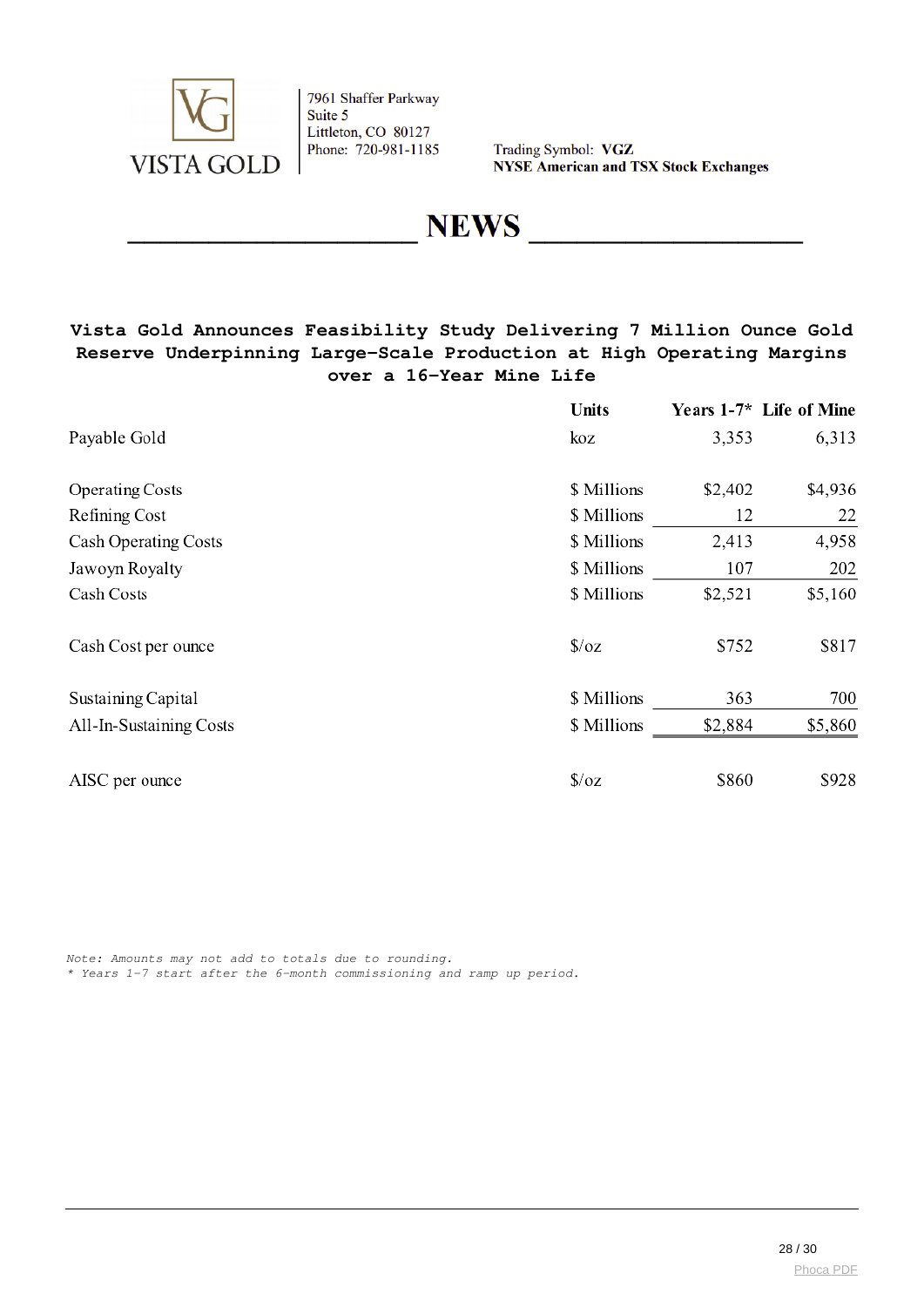

Trading Symbol: VGZ **NYSE American and TSX Stock Exchanges** 

**NEWS** 

## **Vista Gold Announces Feasibility Study Delivering 7 Million Ounce Gold Reserve Underpinning Large-Scale Production at High Operating Margins over a 16-Year Mine Life**

|                                                           | <b>Units</b>   |          | Years 1-7* Years 8-14* Life of Mine |          |
|-----------------------------------------------------------|----------------|----------|-------------------------------------|----------|
| Payable Gold                                              | koz            | 3,353    | 2,359                               | 6,313    |
| Tonnes processed                                          | kt             | 124,298  | 124,347                             | 280,375  |
| Mining Costs                                              | \$ Millions    | \$1,059  | \$763                               | \$1,904  |
| Processing Costs                                          | \$ Millions    | 1,167    | 1,167                               | 2,648    |
| Site General and Administrative Costs                     | \$ Millions    | 131      | 117                                 | 278      |
| Water Treatment                                           | \$ Millions    | 33       | 30                                  | 83       |
| Tailings Management                                       | \$ Millions    | 11       | 10                                  | 24       |
| <b>Operating Costs</b>                                    | \$ Millions    | 2,402    | 2,088                               | 4,936    |
| Refining Cost                                             | \$ Millions    | 12       | 8                                   | 22       |
| Cash Operating Costs                                      | \$ Millions    | 2,413    | 2,096                               | 4,958    |
| Jawoyn Royalty                                            | \$ Millions    | 107      | 75                                  | 202      |
| Cash Costs                                                | \$ Millions    | \$2,521  | \$2,172                             | \$5,160  |
| Per Payable Ounce:                                        |                |          |                                     |          |
| Mining Cost per ounce                                     | $\sqrt{$}$ /oz | \$315.97 | \$323.60                            | \$301.55 |
| Processing Cost per ounce                                 | $\sqrt{2}/oz$  | 348.23   | 494.68                              | 419.35   |
| Site General and Administrative Costs per ounce           | $\sqrt{2}/oz$  | 39.19    | 49.61                               | 44.04    |
| Water Treatment per ounce                                 | $\sqrt{2}$     | 9.81     | 12.91                               | 13.10    |
| Tailings Management per ounce                             | $\sqrt{2}$     | 3.10     | 4.41                                | 3.74     |
| Refining Cost per ounce                                   | $\sqrt{2}/oz$  | 3.45     | 3.50                                | 3.48     |
| Jawoyn Royalty per ounce                                  | $\sqrt{2}/oz$  | 32.00    | 32.00                               | 32.00    |
| Cash Cost per ounce                                       | $\sqrt{2}/oz$  | \$751.75 | \$920.71                            | \$817.25 |
| Per Tonne Processed:                                      |                |          |                                     |          |
| Mining Cost per tonne processed                           | \$/tonne       | \$8.52   | \$6.14                              | \$6.79   |
| Processing Cost per tonne processed                       | \$/tonne       | 9.39     | 9.38                                | 9.44     |
| Site General and Administrative Costs per tonne processed | \$/tonne       | 1.06     | 0.94                                | 0.99     |
| Water Treatment per tonne processed                       | \$/tonne       | 0.26     | 0.24                                | 0.29     |
| Tailings Management per tonne processed                   | \$/tonne       | 0.08     | 0.08                                | 0.08     |
| Refining Cost per tonne processed                         | \$/tonne       | 0.09     | 0.07                                | 0.08     |
| Jawoyn Royalty per tonne processed                        | \$/tonne       | 0.86     | 0.61                                | 0.72     |
| Cash Cost per tonne processed                             | \$/tonne       | \$20.28  | \$17.47                             | \$18.40  |